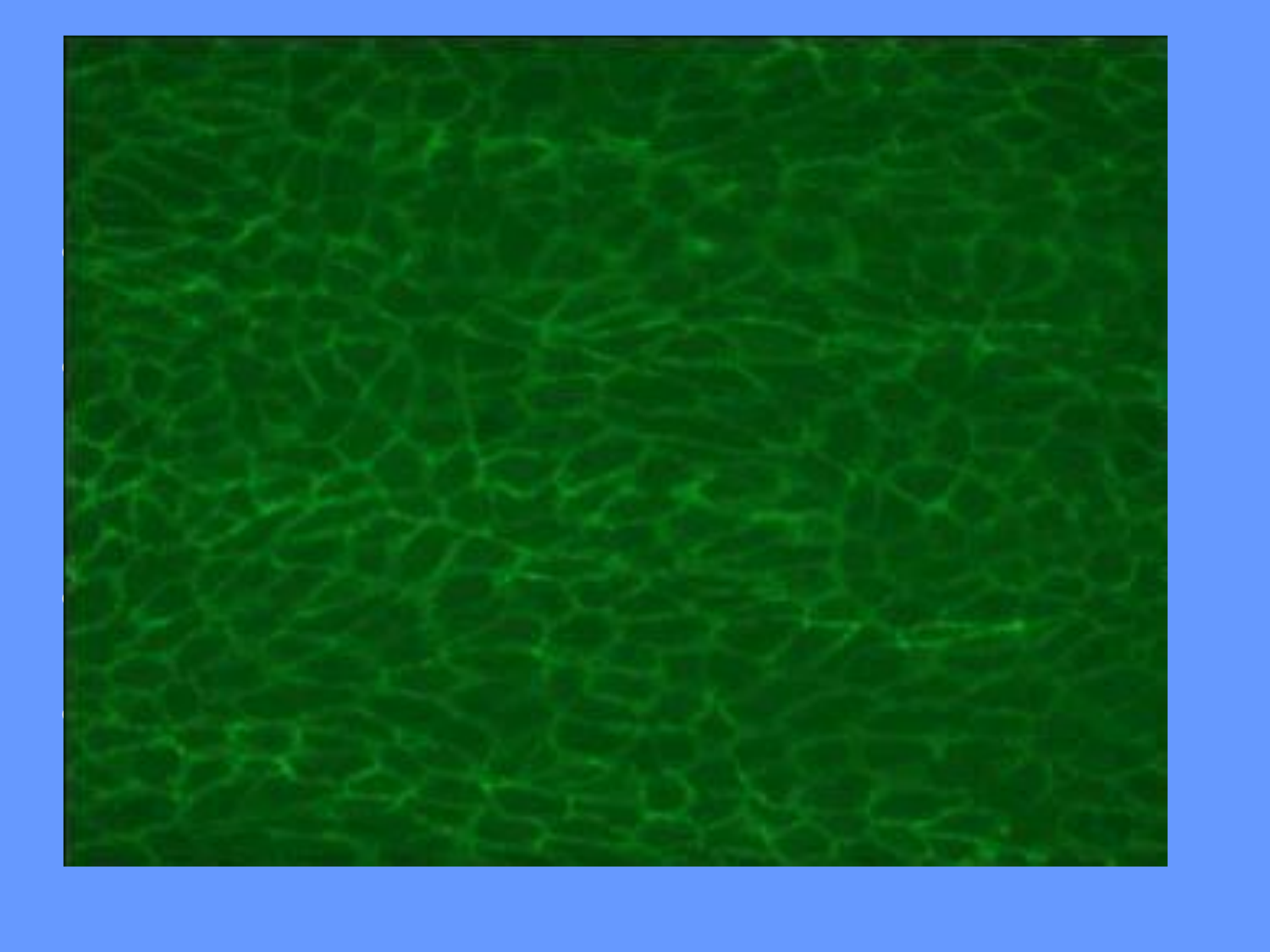### **Prostacyclin and NO – fundamental mediators in the vasculature**

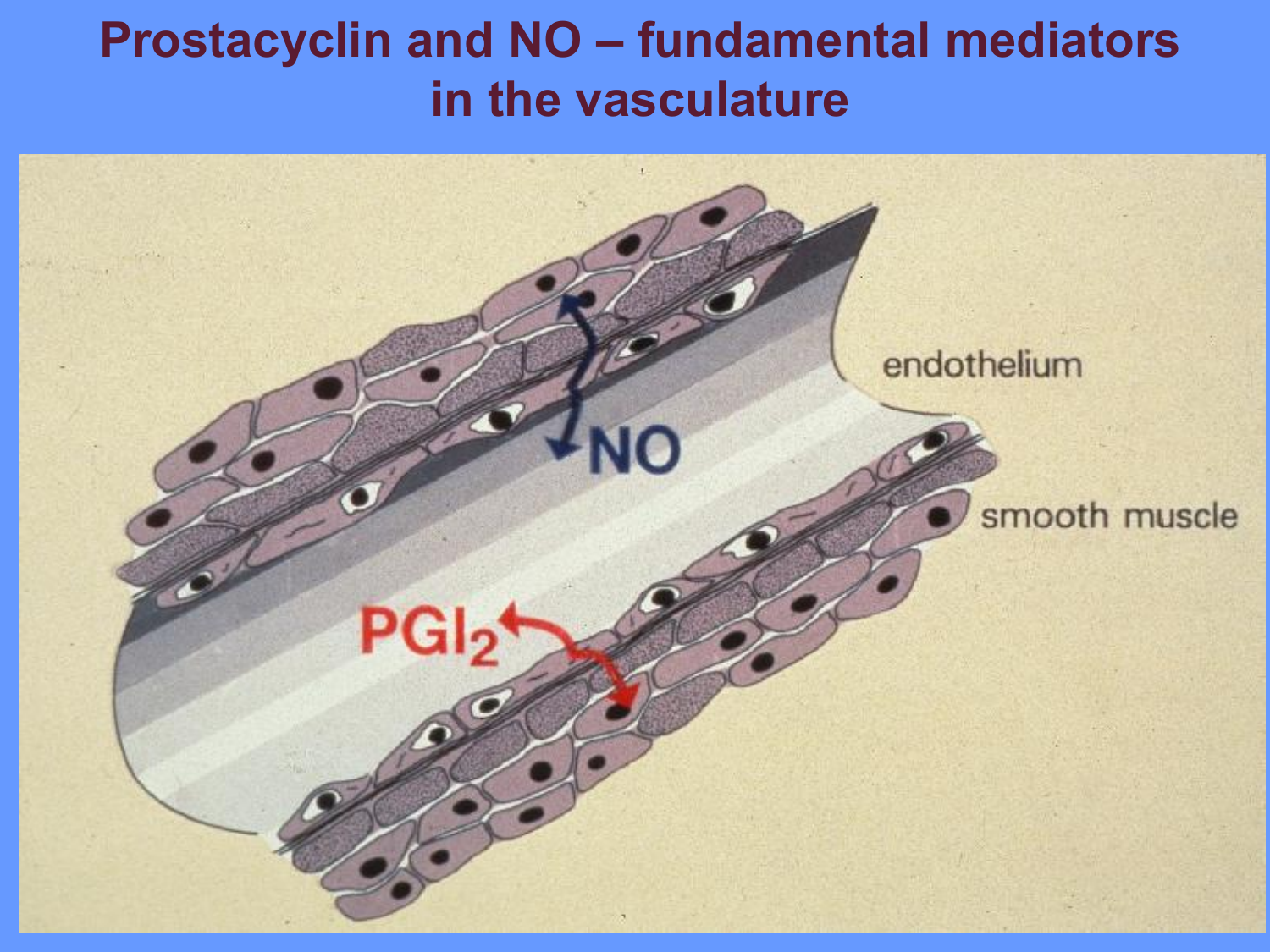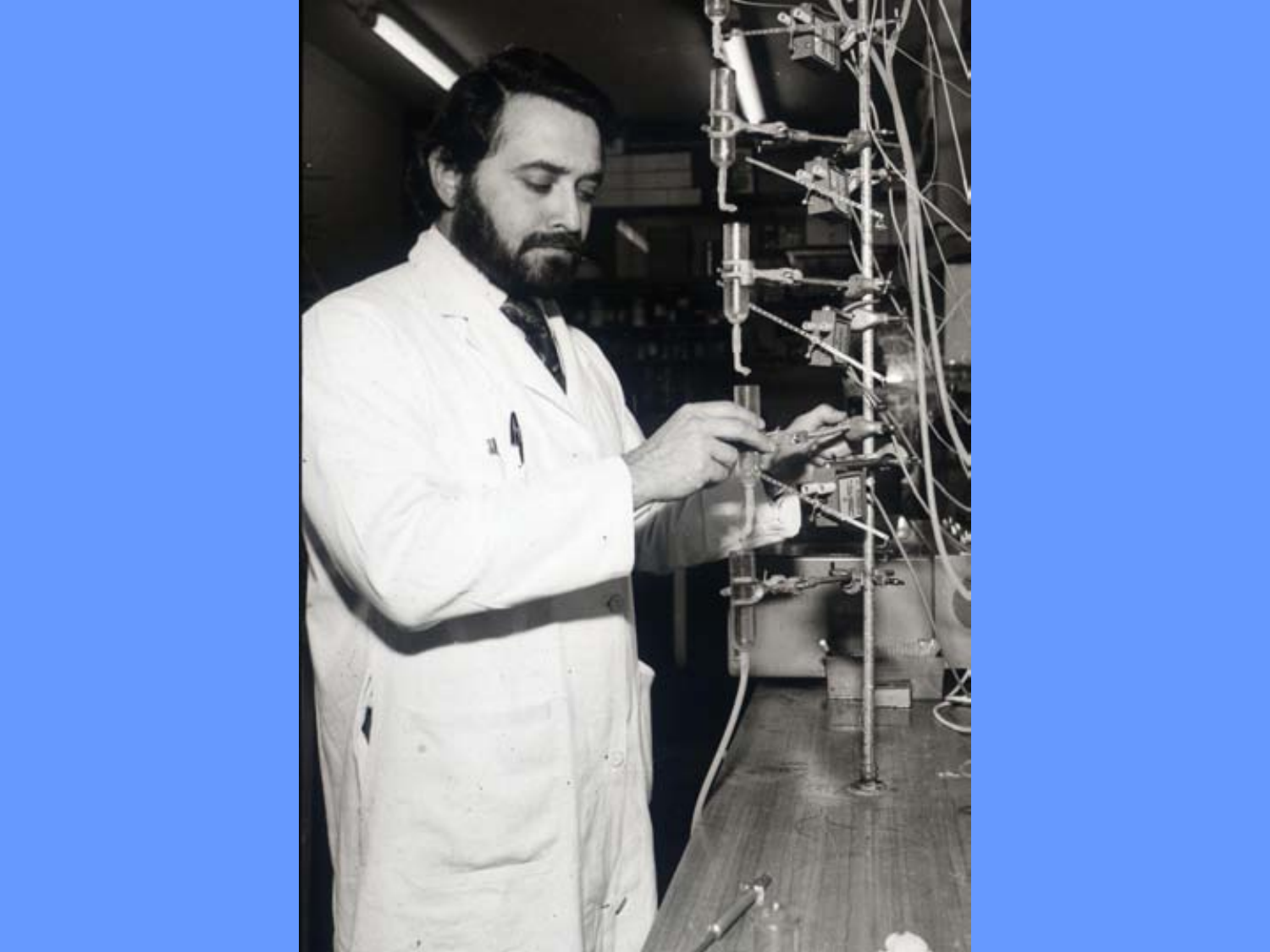### **Bioassay profile of different vasoactive substances**

| <b>TISSUE</b>                | PGE <sub>2</sub> | $PGF_{2\alpha}$ | PGG <sub>2</sub><br>PGH <sub>2</sub> | TXA <sub>2</sub> | <b>PGX</b> |
|------------------------------|------------------|-----------------|--------------------------------------|------------------|------------|
| Rat stomach strip            |                  |                 |                                      |                  |            |
| <b>Chick rectum</b>          | $\Lambda$        |                 | $\lambda$                            |                  |            |
| Rat colon                    |                  |                 | nan                                  |                  |            |
| Cat jejunum strip            |                  |                 |                                      |                  |            |
| <b>Rabbit aorta</b>          |                  |                 |                                      |                  |            |
| <b>Rabbit coeliac artery</b> |                  |                 |                                      |                  |            |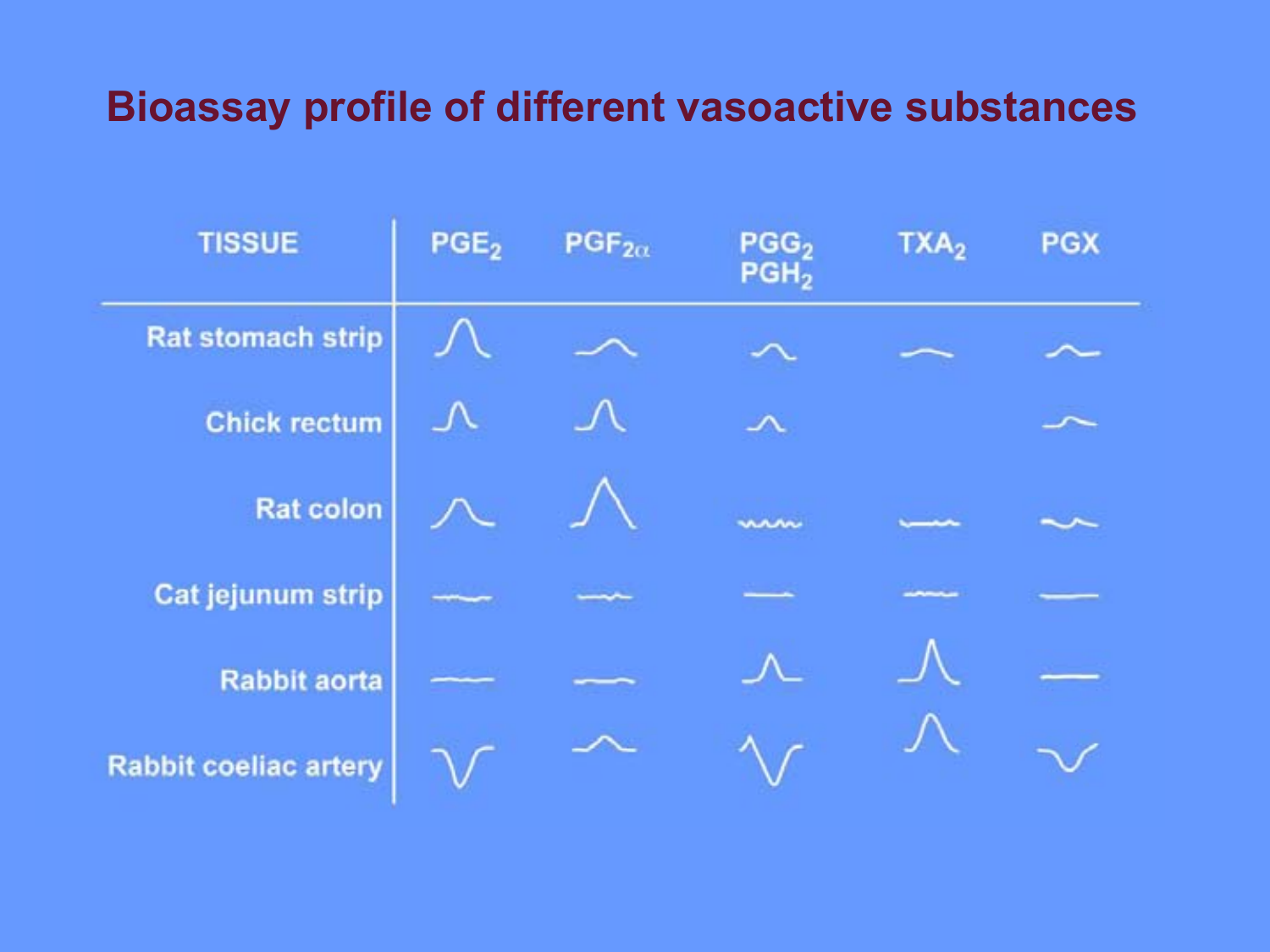# **One great advantage of bioassay is that it measures biological activity**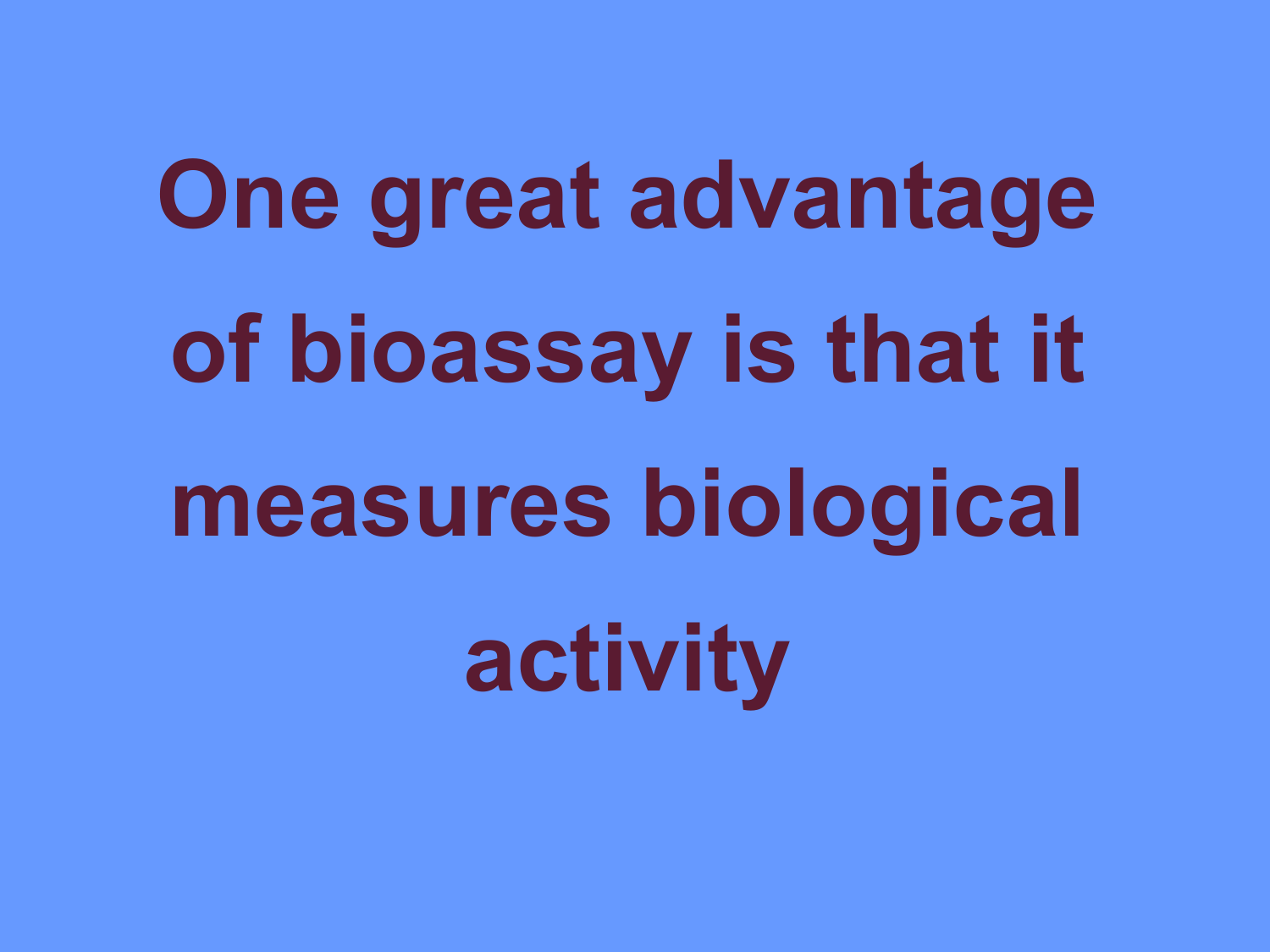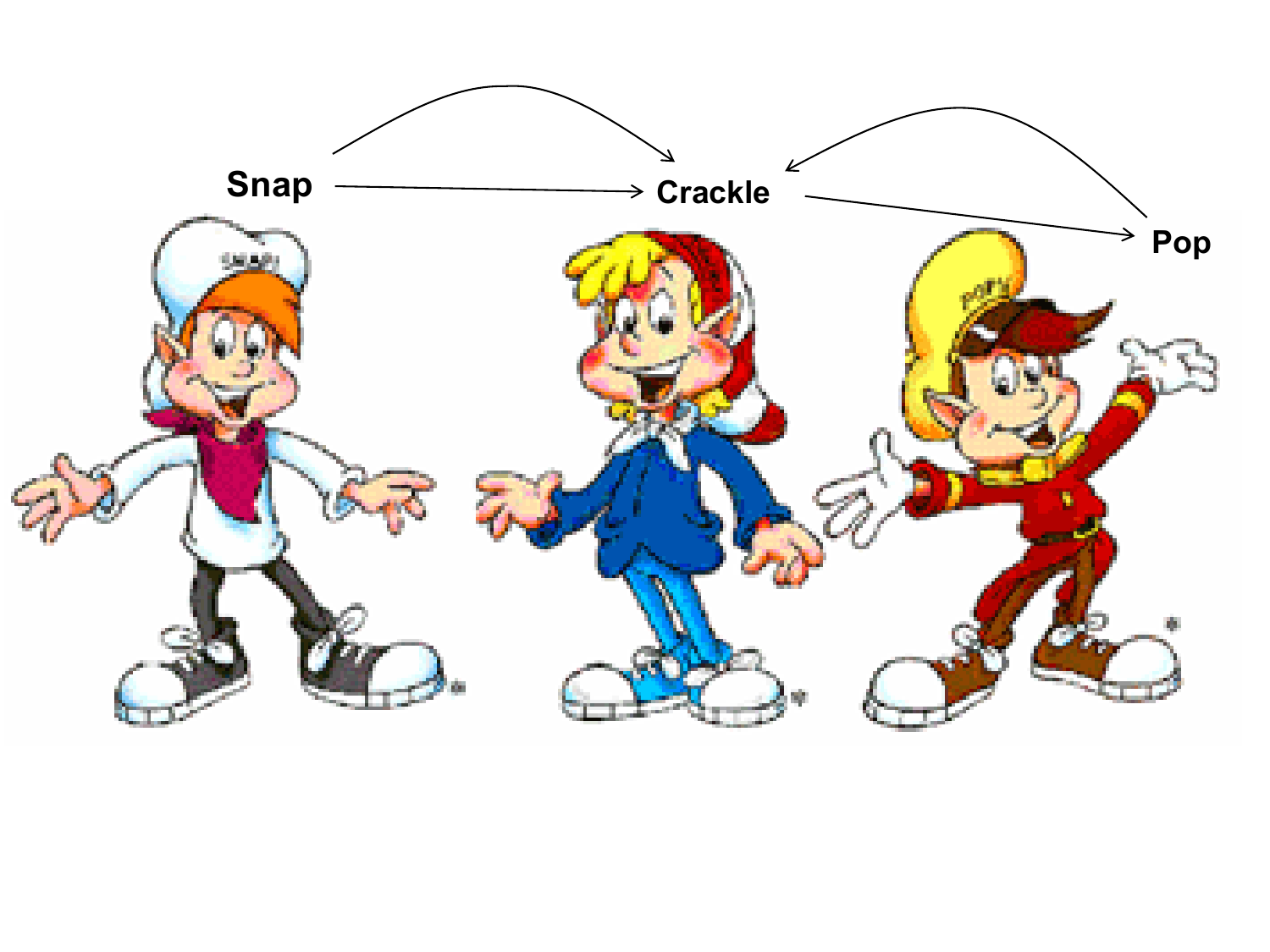

**Metabolic pathway of arachidonic acid, 1971**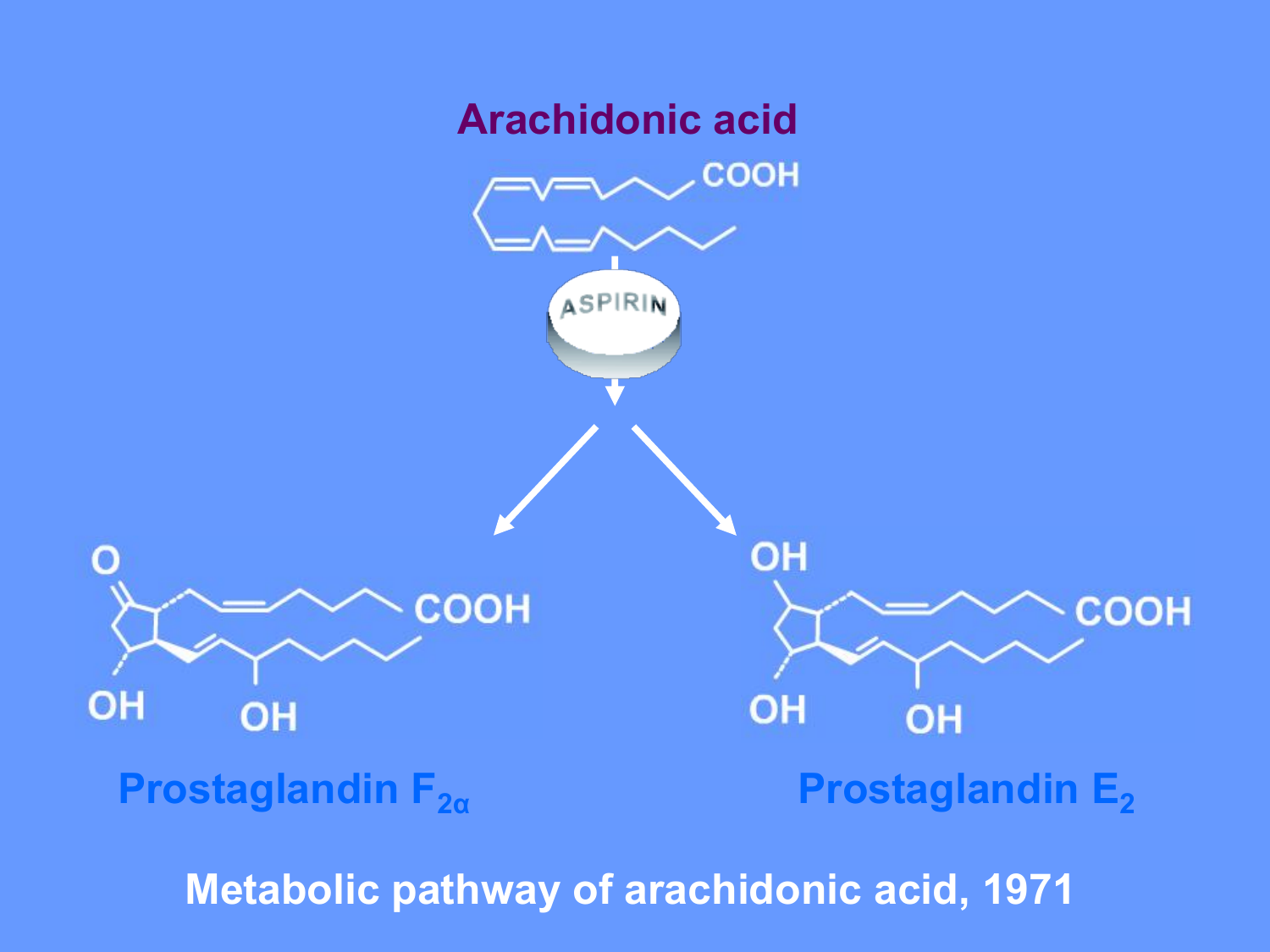**This explained the mechanism of action of aspirin-like drugs**

**…and at least one of their side effects \_ the gastric damage**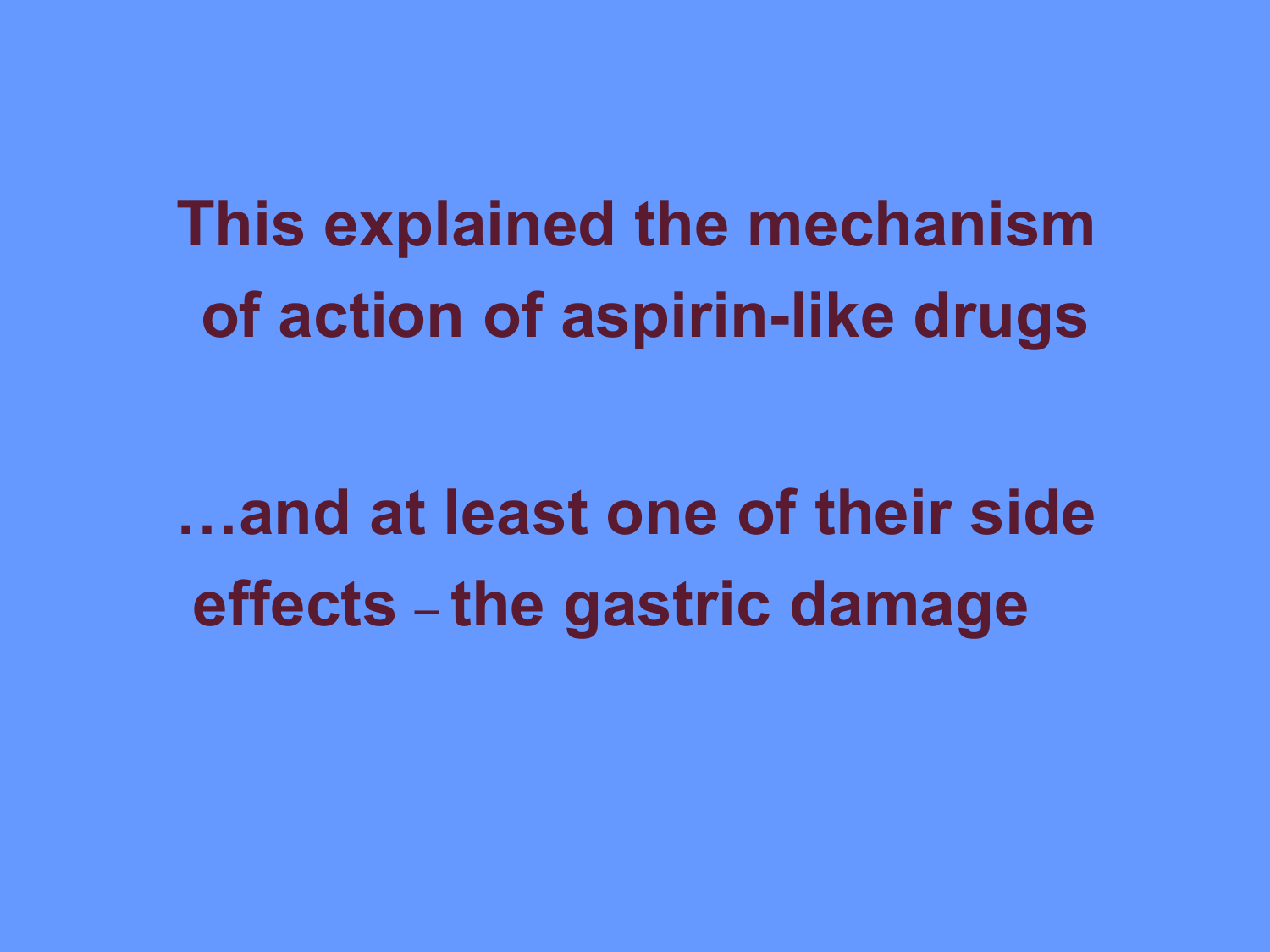**Experiences with aspirin (acetyl salicylic acid) in the nonspecific prophylaxis of coronary thrombosis**

**Craven (1953) Mississippi Valley Med. J. 75: 38 - 44**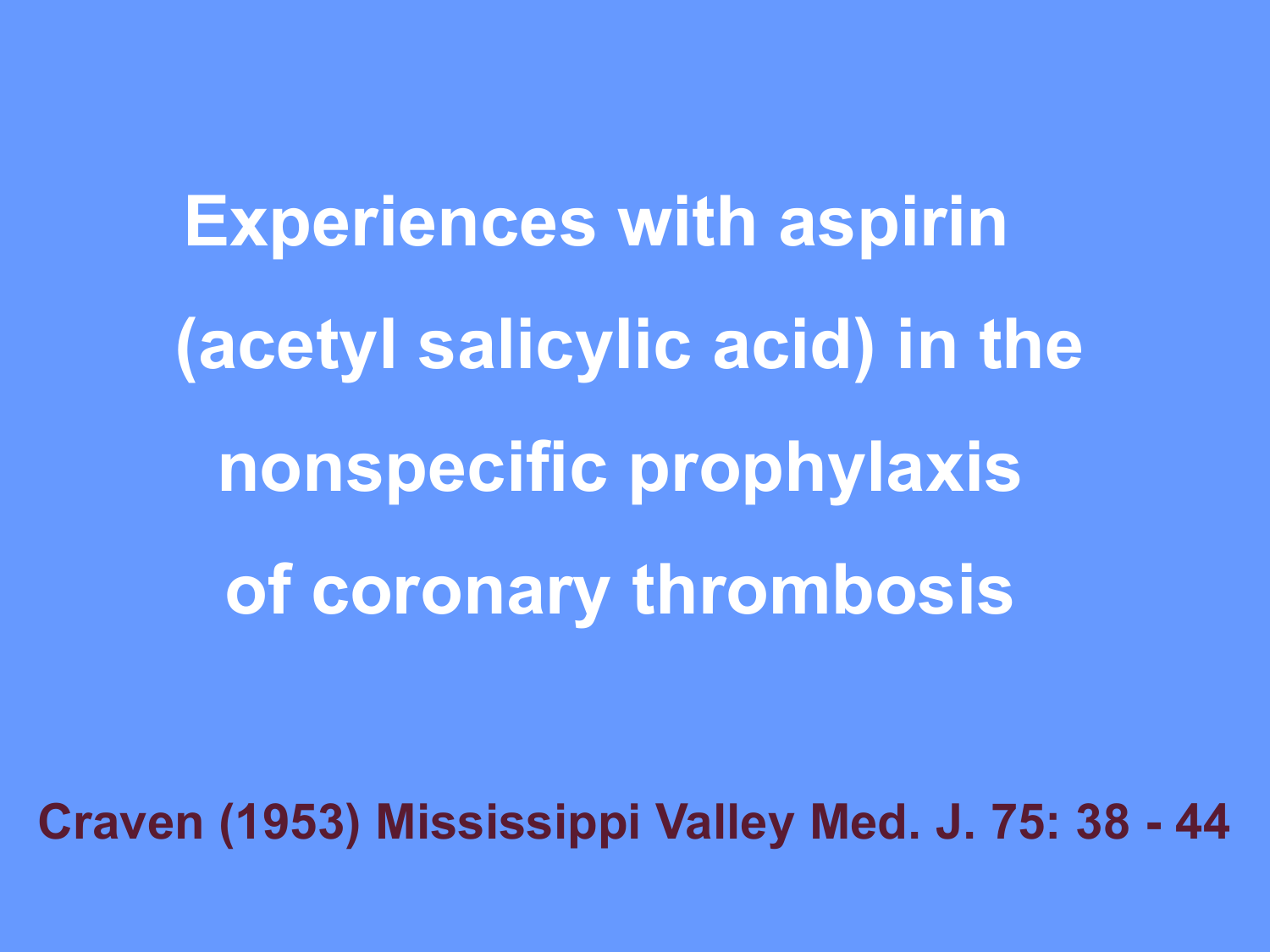

**Metabolic pathway of arachidonic acid, 1975**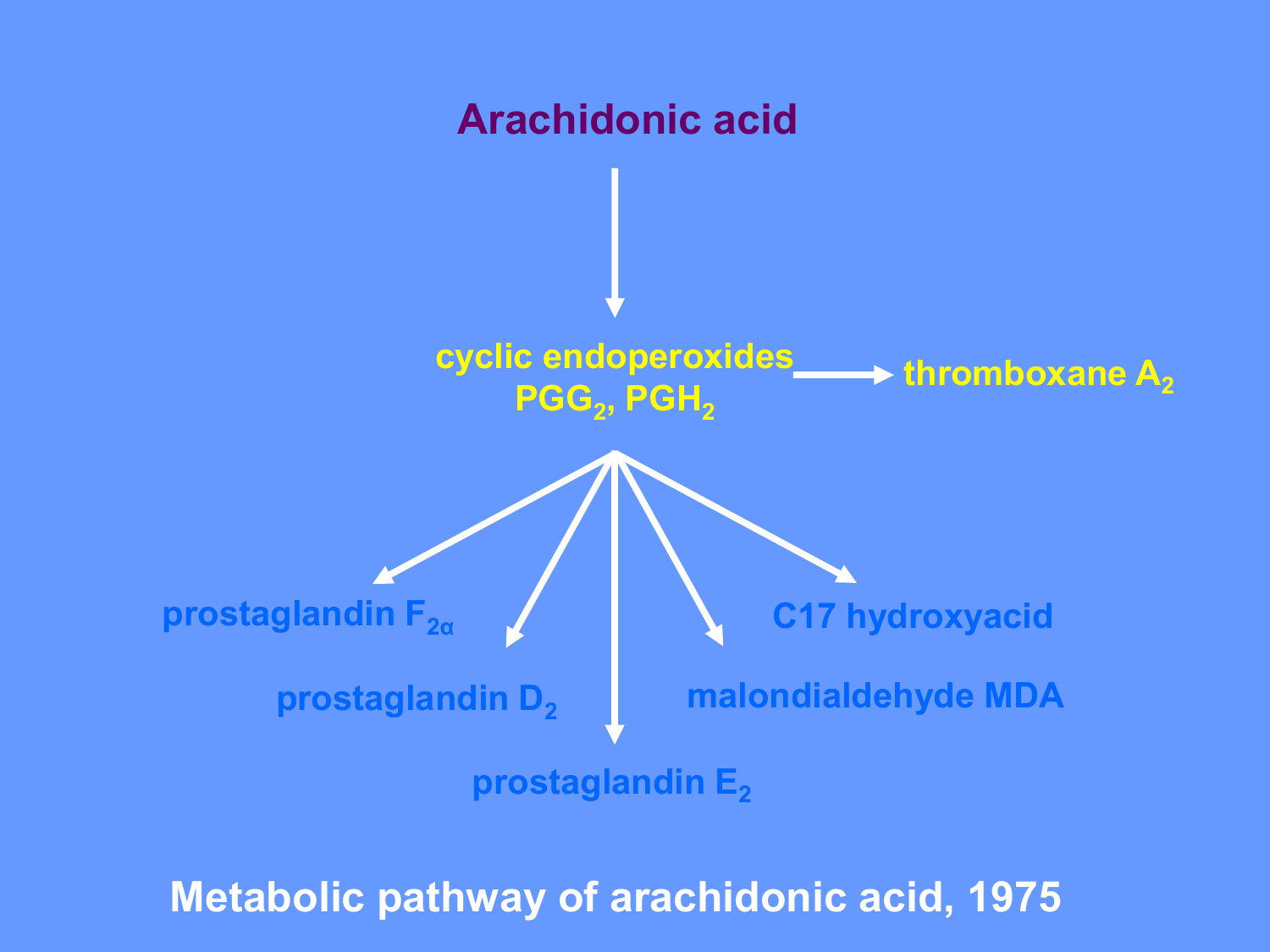## **Platelet aggregation induced by PGG<sub>2</sub> and TXA<sub>2</sub>**



**Needleman** *et al***, (1976) Nature 261: 558 - 560**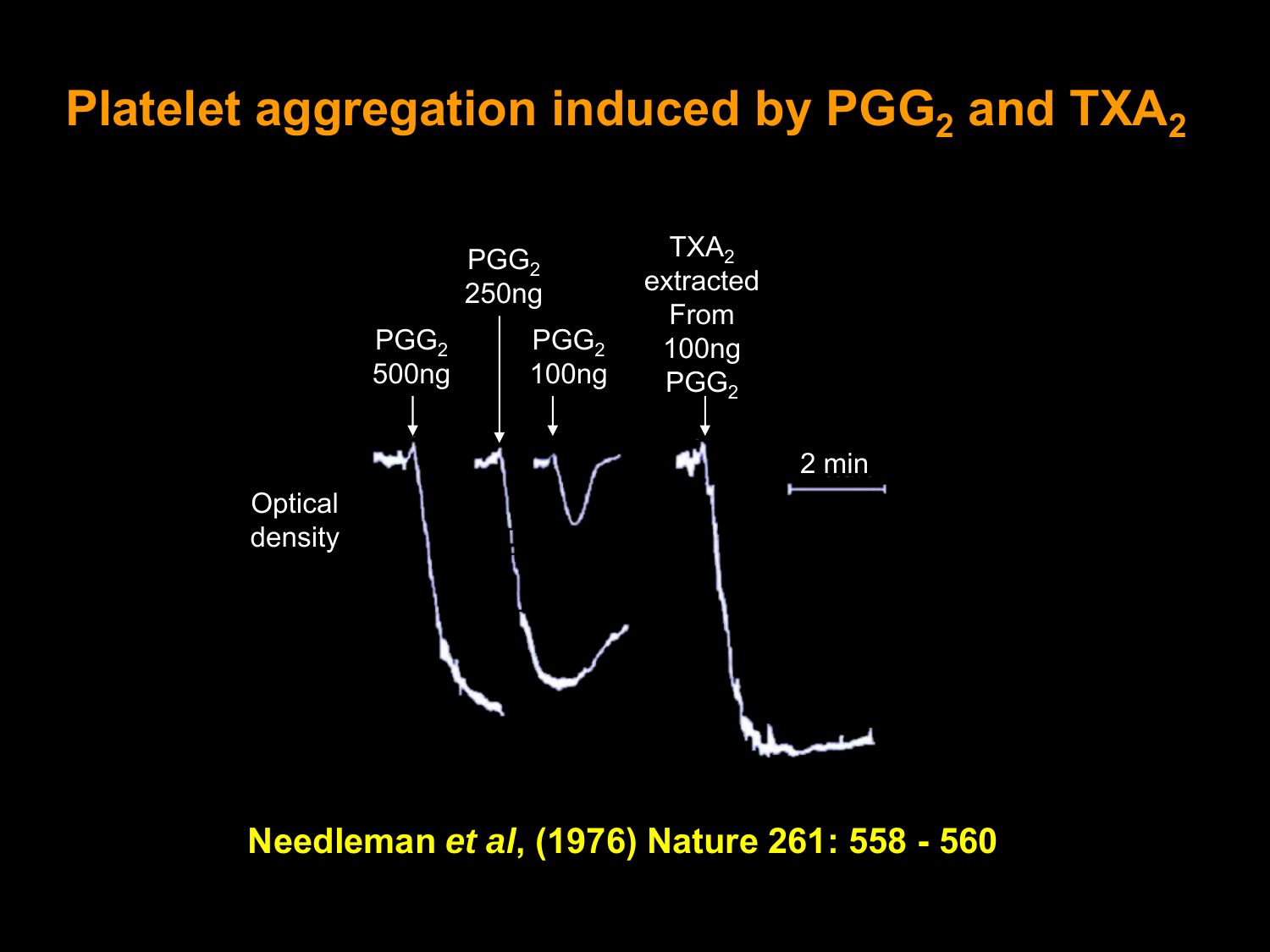

### **Metabolic pathway of arachidonic acid in platelets**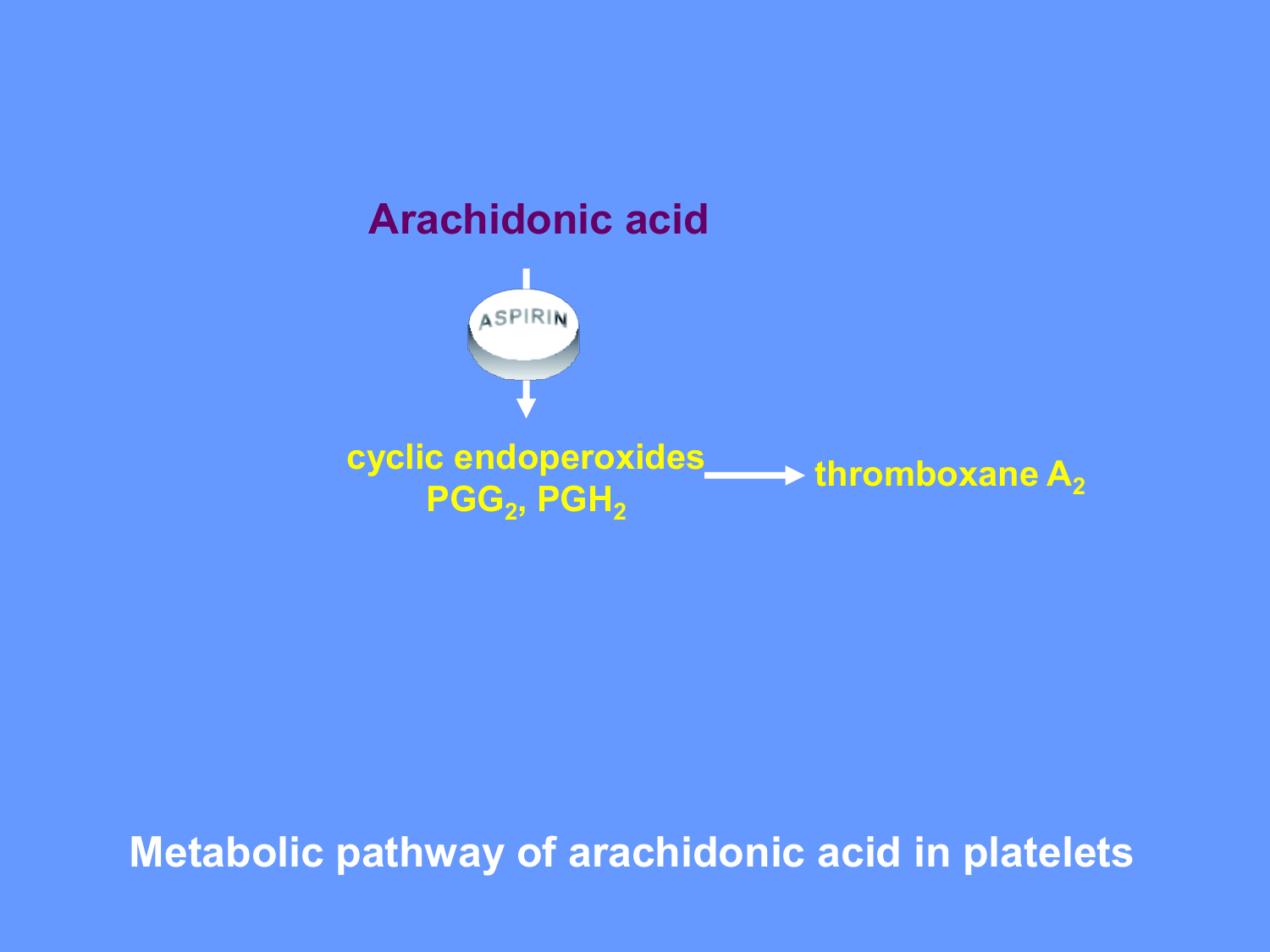## **Is the vasoconstrictor**

## **thromboxane A2 also**

## **made by the vessel wall?**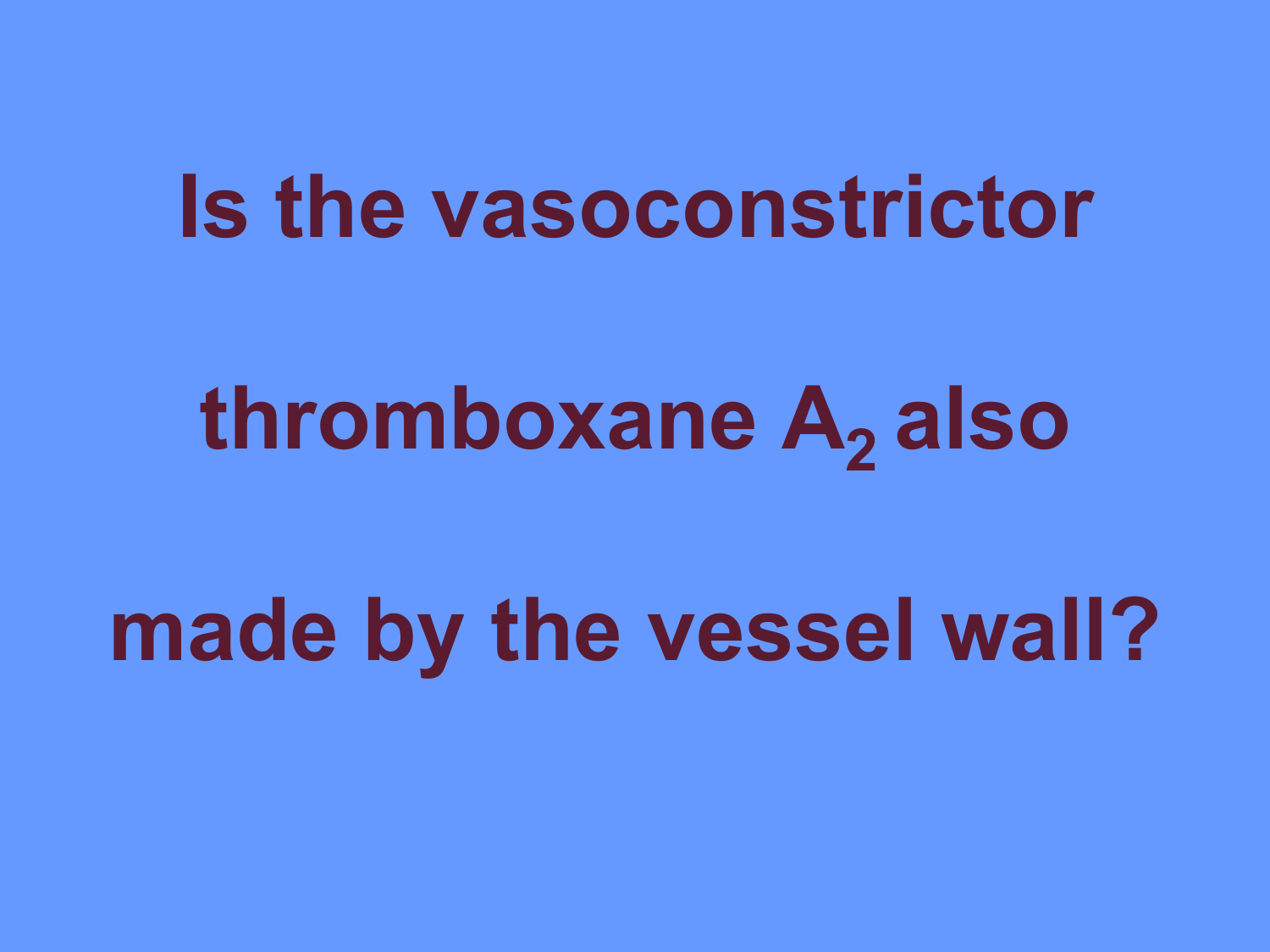### **Differential bioassay of PGE2 and vessel wall extract**

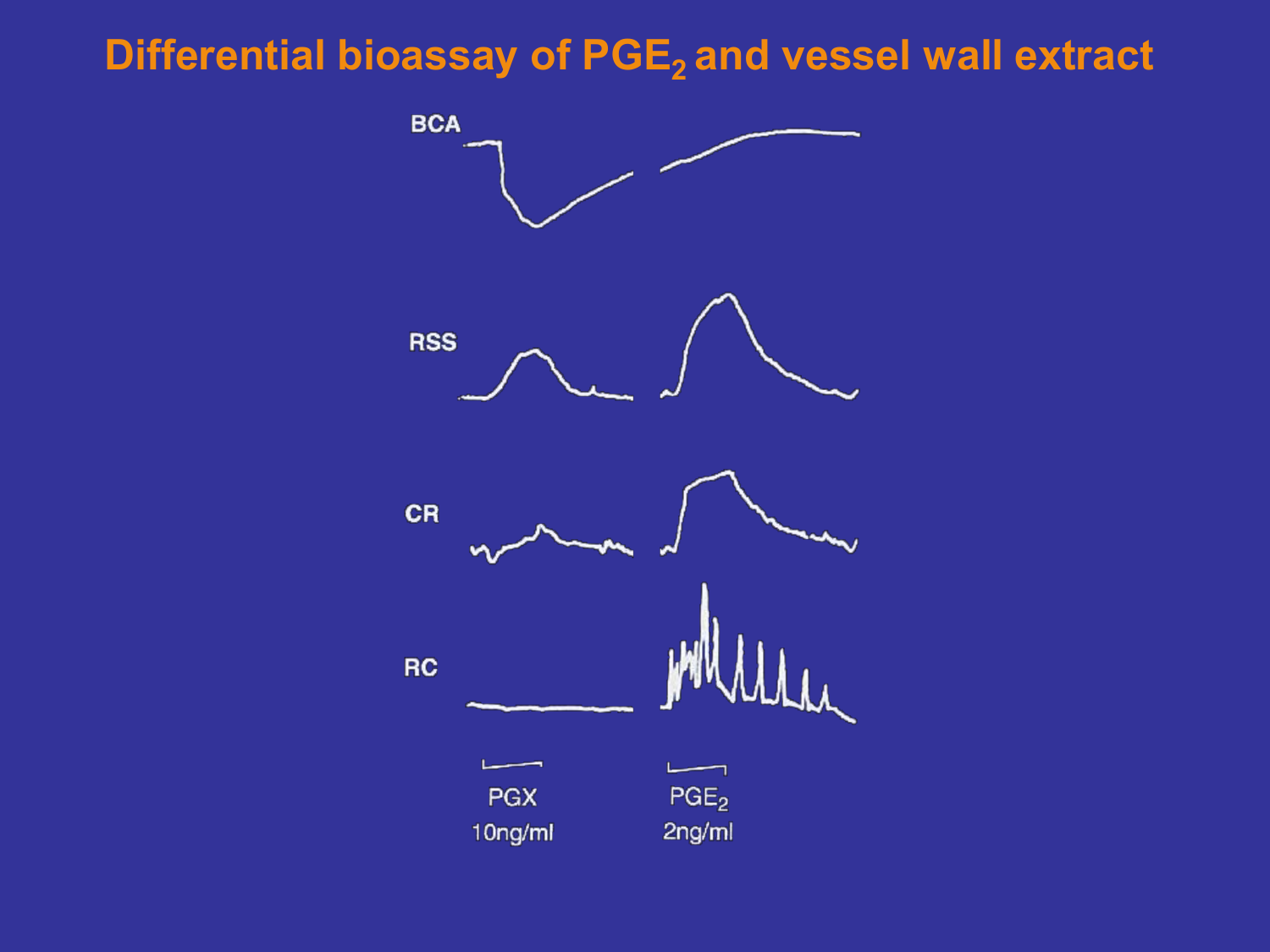### Anti-aggregatory activity of PGE<sub>1</sub>and **PGX on human platelets**



#### Moncada et al. (1976) Nature 263: 663-665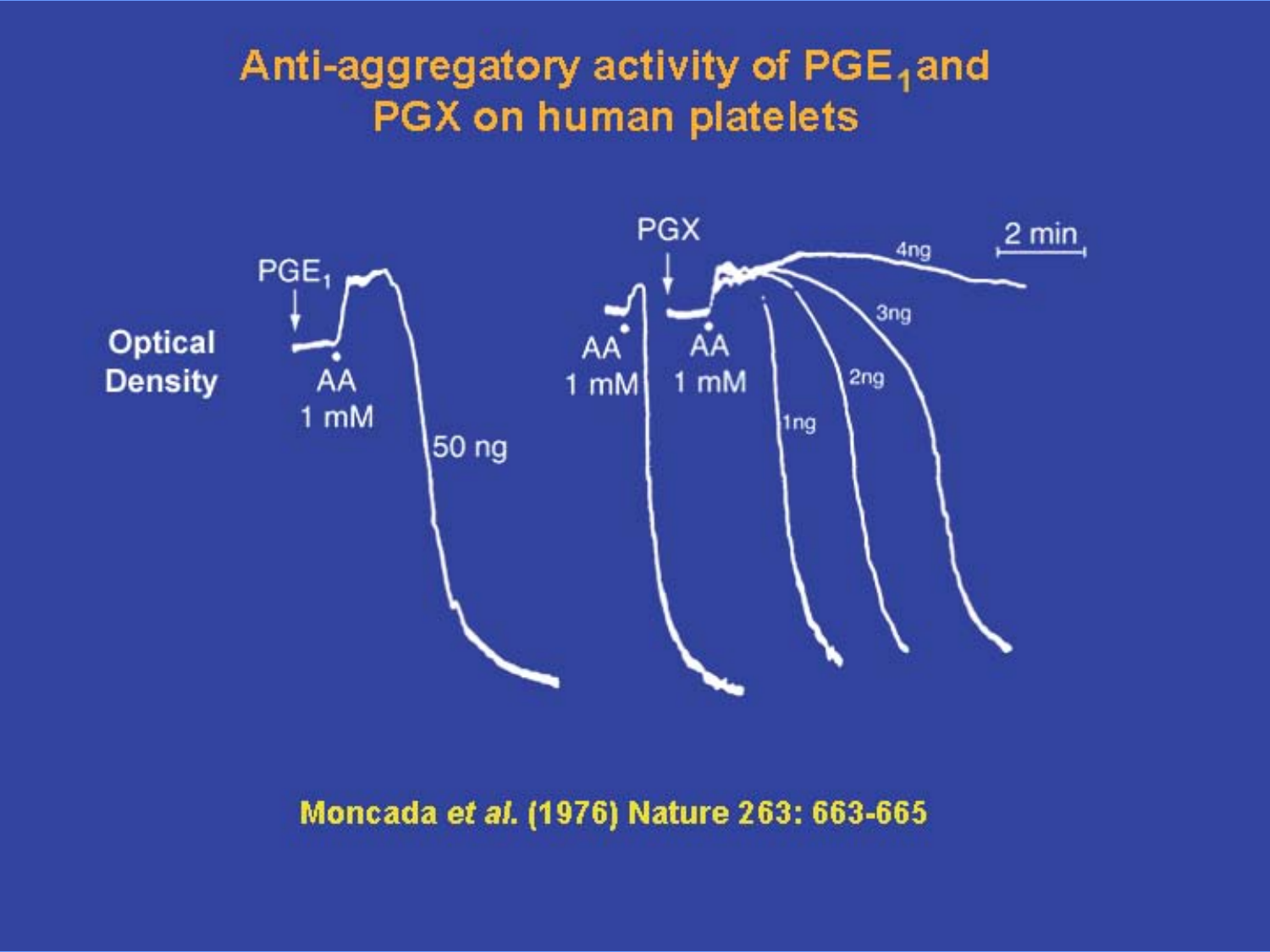

### **Metabolic pathway of arachidonic acid in platelets and the vessel wall**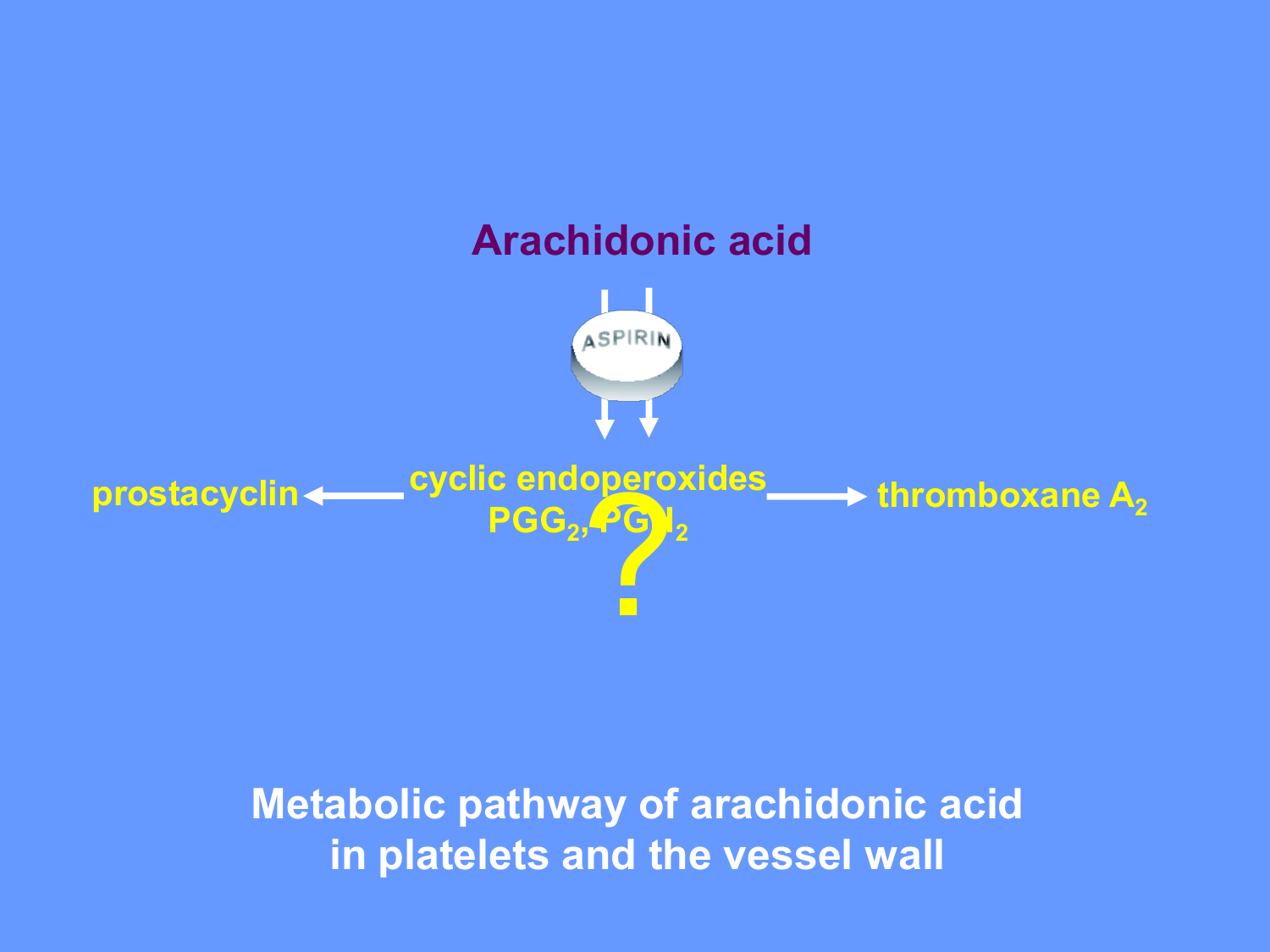## **Aspirin selectively inhibits platelets**

• **platelet cyclooxygenase is very sensitive to aspirin\***

• **inhibition of platelet cyclooxygenase lasts for the whole lifetime of the platelet**

**\*Burch et al (1978) J. Clin. Invest. 61: 314-319**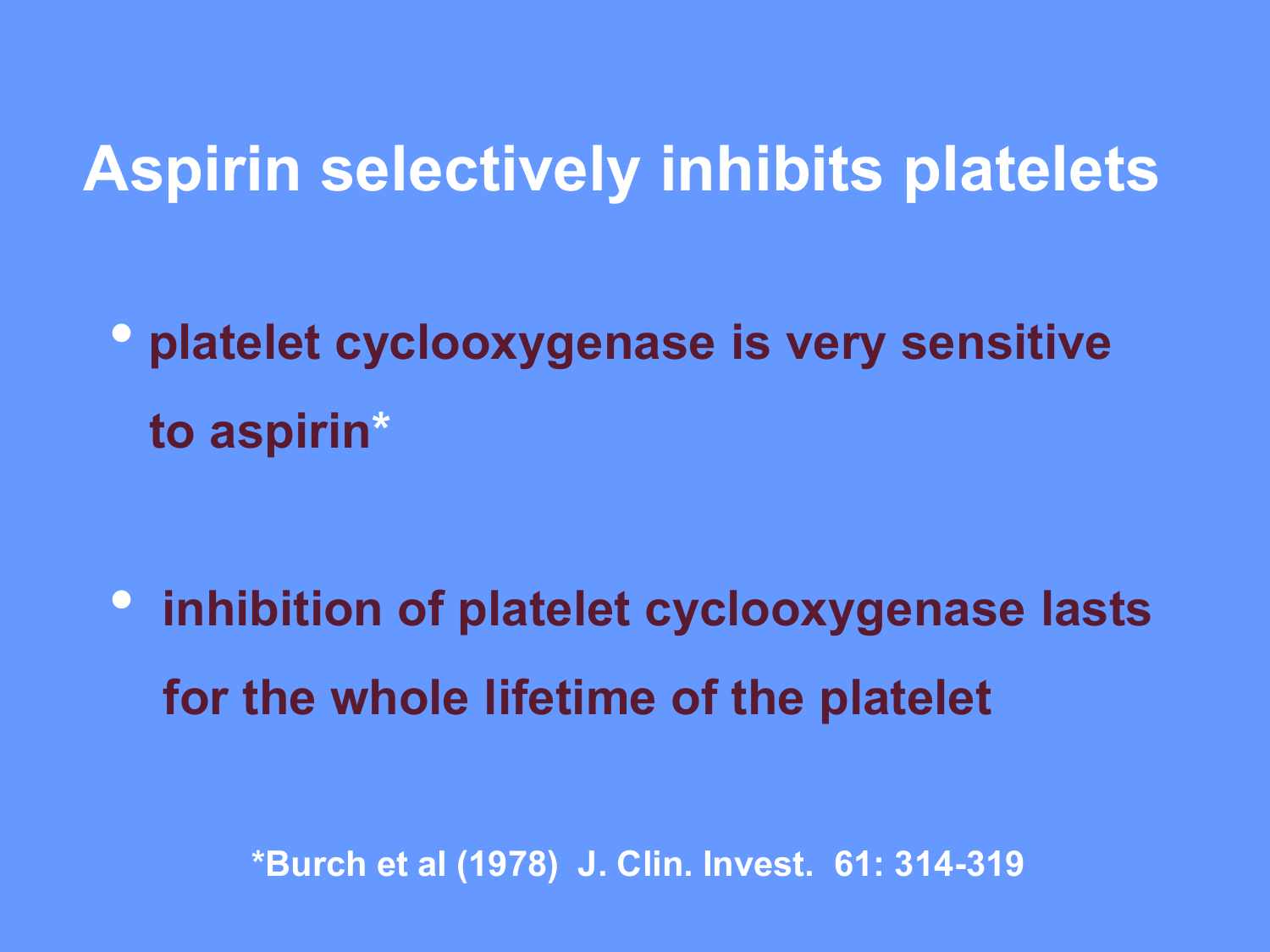## **Arachidonic acid <b>≠** thromboxane A<sub>2</sub> **cyclic endoperoxides PGG<sup>2</sup> , PGH<sup>2</sup> prostacyclin**

### **Effect of low - dose aspirin on the metabolic pathway of arachidonic acid in platelets and the vessel wall**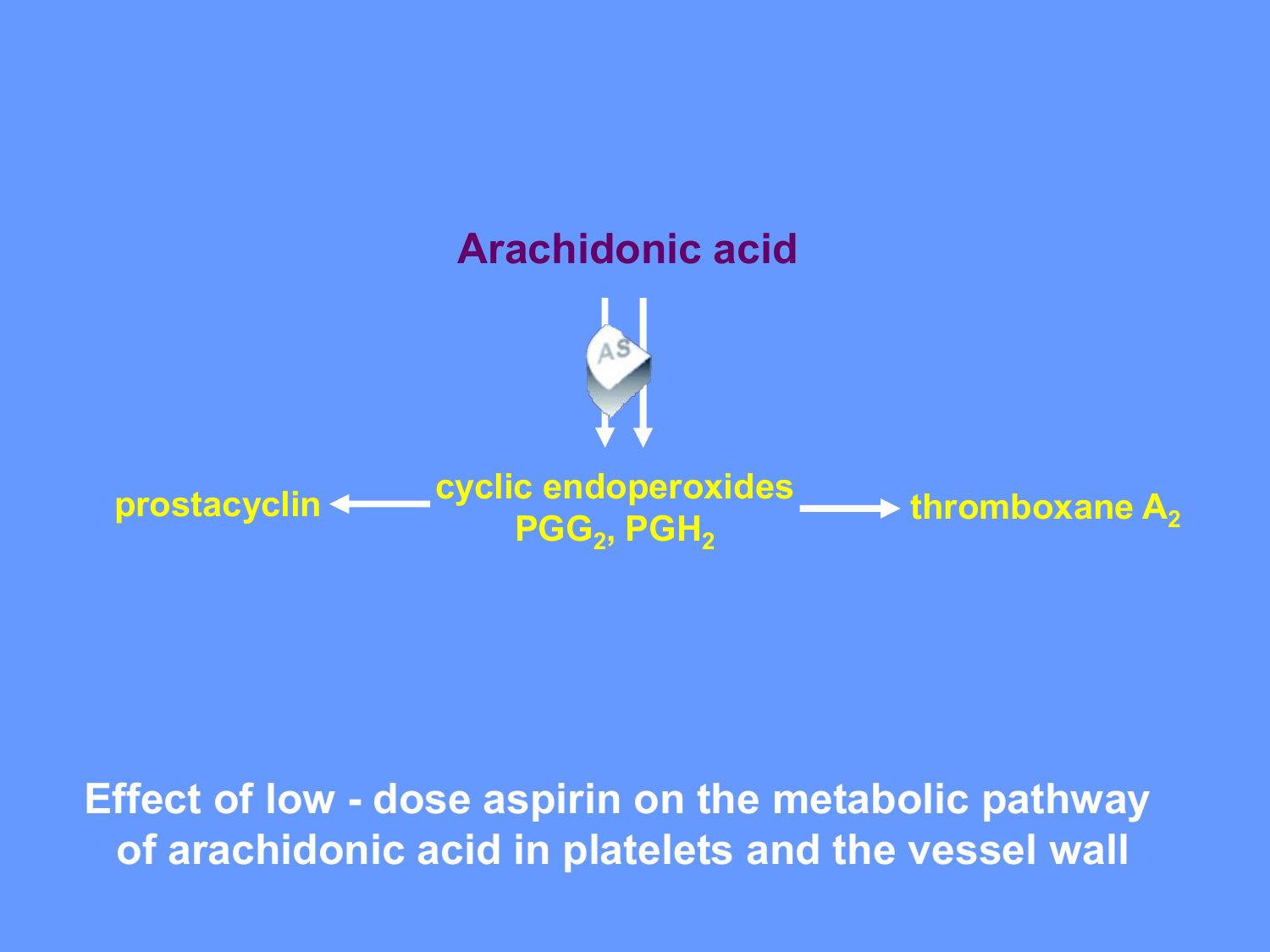## **Effect of low and high dose aspirin on bleeding time in healthy volunteers**



**O"Grady and Moncada (1978) Lancet 312:780**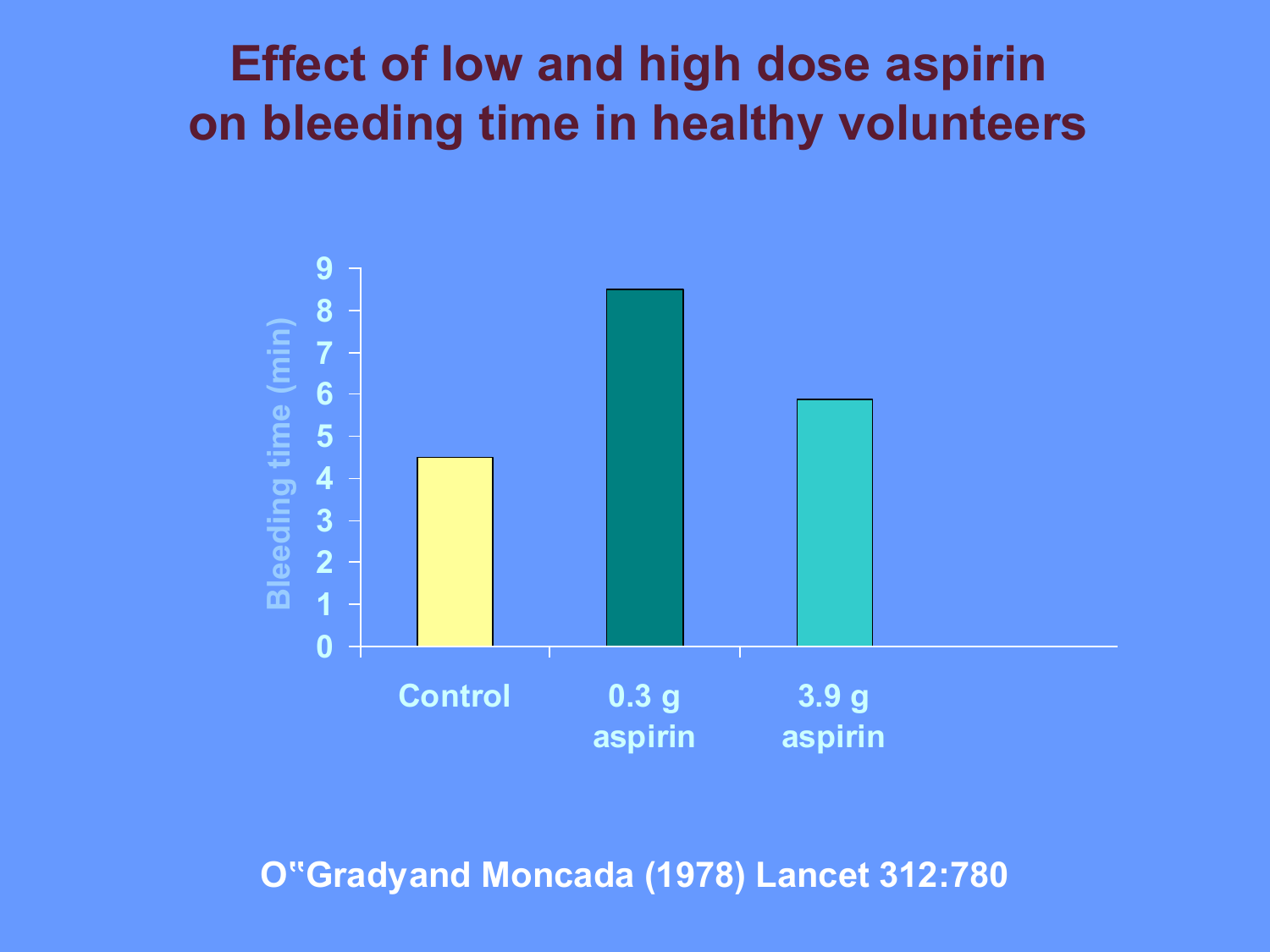## **Clinical trials show that aspirin:**

- **prevents stroke in patients with atherosclerosis or TIA**
- **reduces risk of myocardial infarction**
	- **in unstable angina**
- **reduces mortality in acute myocardial infarction**
- **prevents occlusion of vein grafts**
- **reduces risk of metastasis in cancer patients**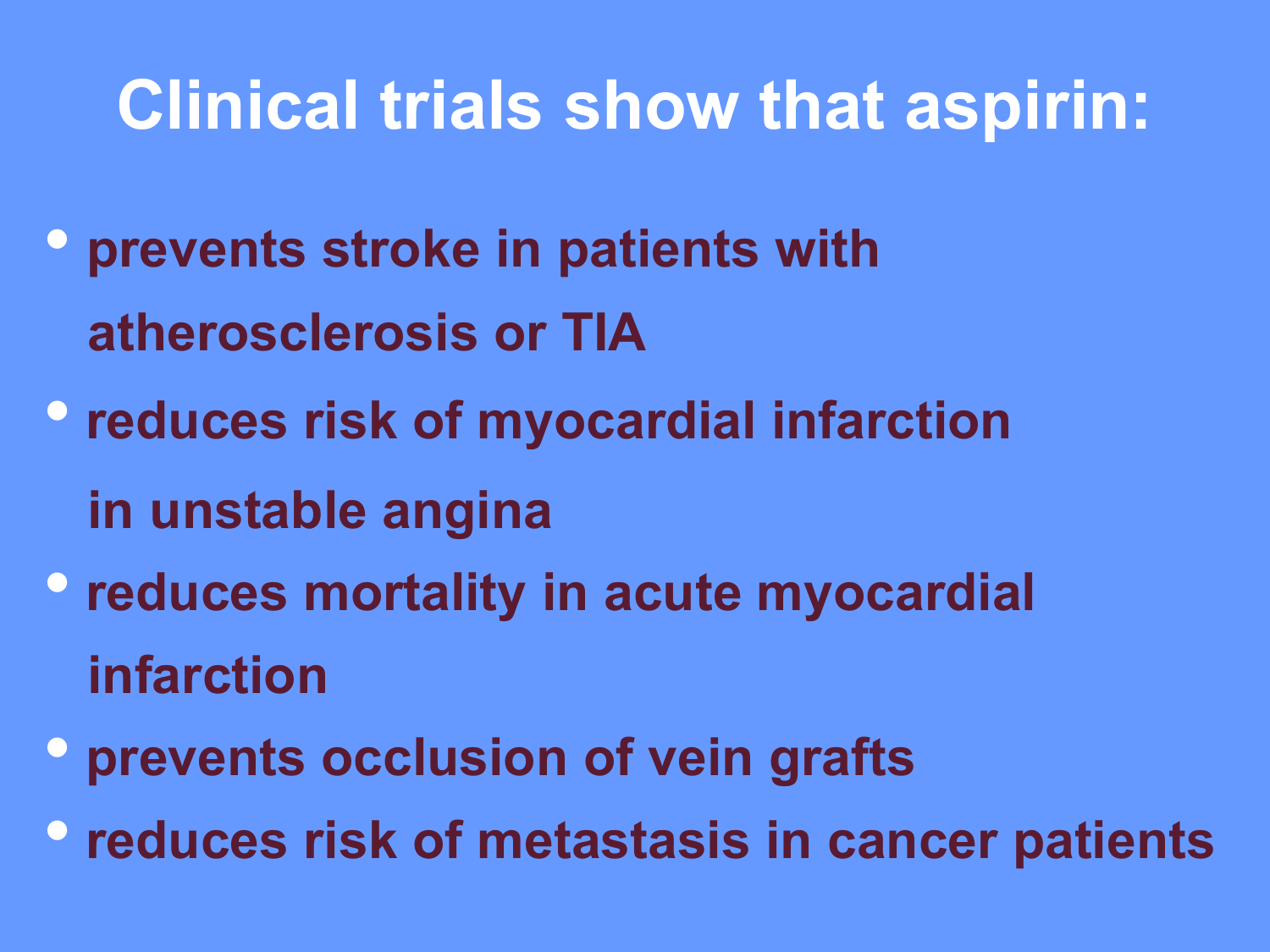**Don"t use aspirin for primary prevention of cardiovascular disease**

**Barnett et al (2010) Brit. Med. J. 340: 920 - 922**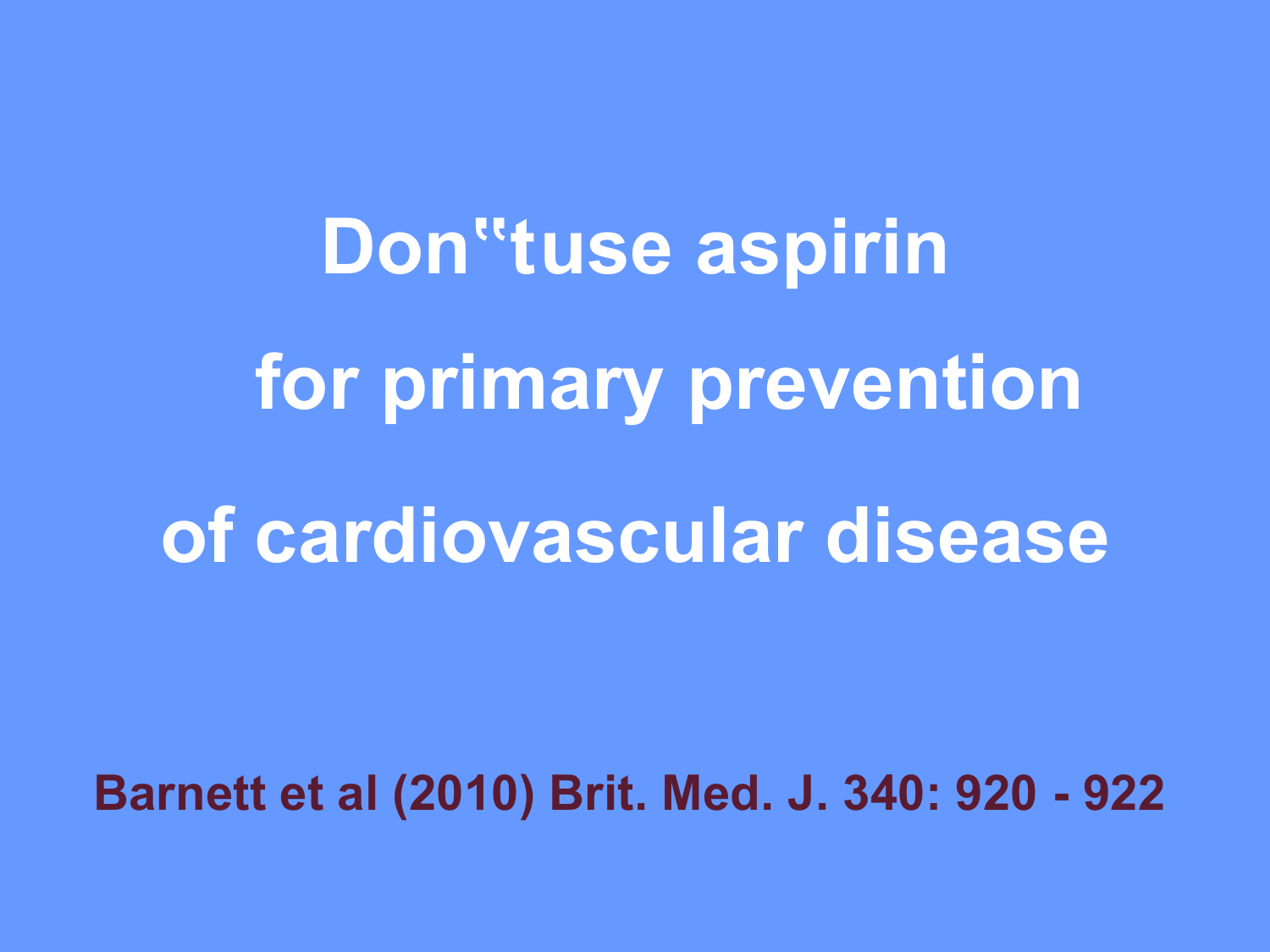# **It will be difficult to beat "old aspirin"**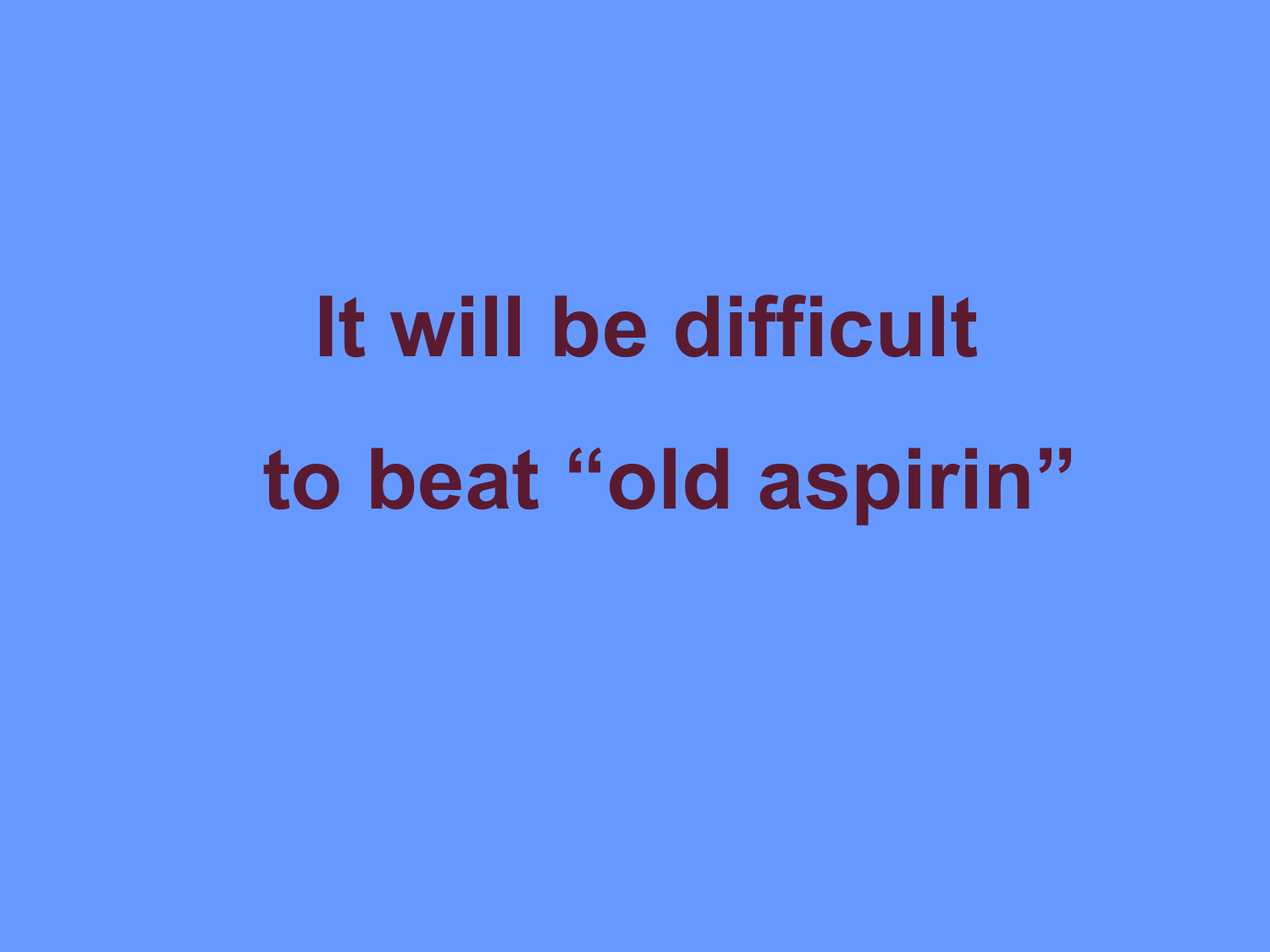## **Cyclooxygenases (1990)**

## **COX-1: physiological processes**

## **COX-2: inflammatory responses**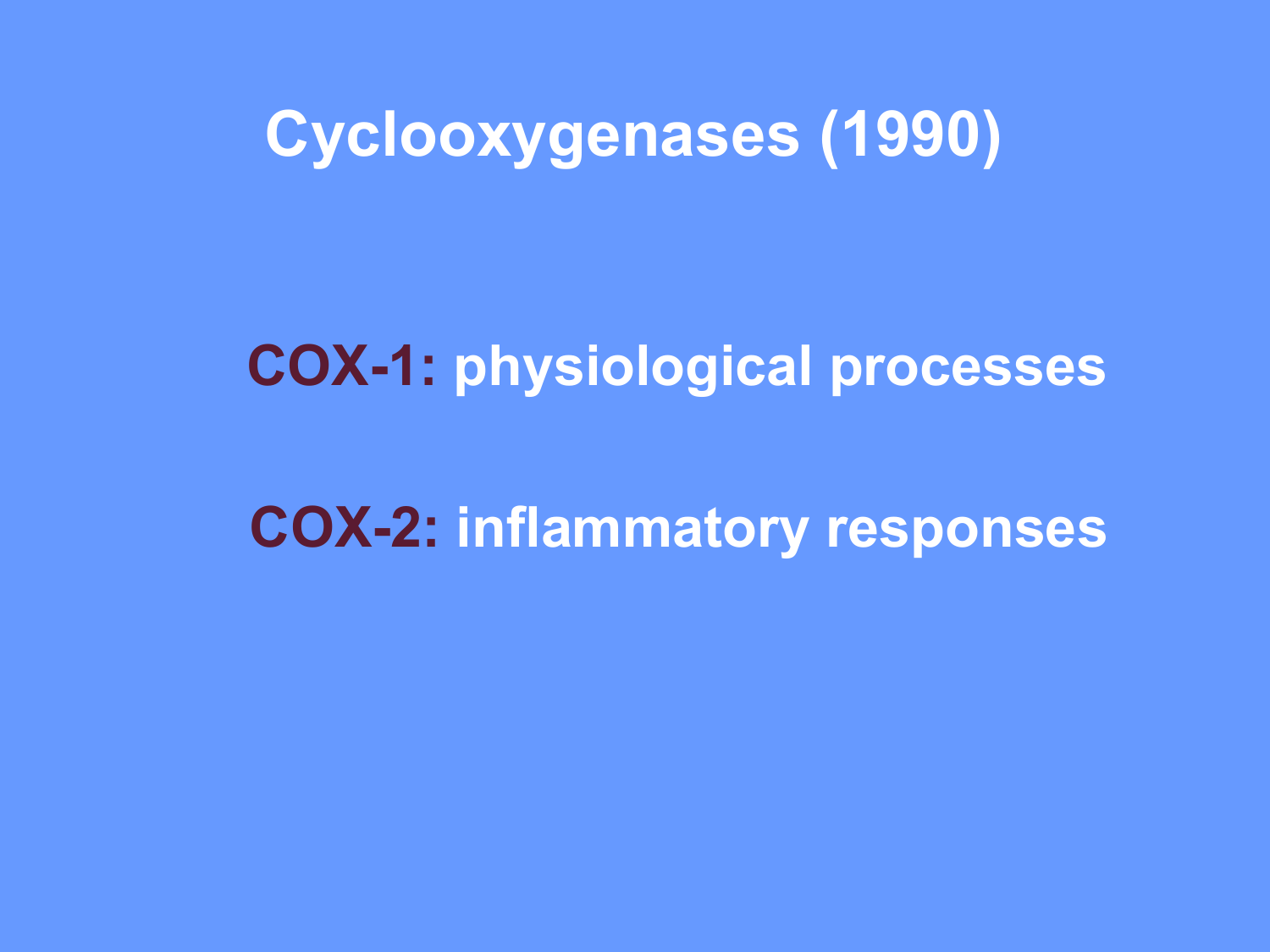## **Inhibition of COX-2 results in:**

• **inhibition of prostacyclin**

• **cardiovascular side effects**

**McAdam** *et al***. (1999) Proc. Natl. Acad. Sci. USA 96: 272 - 277**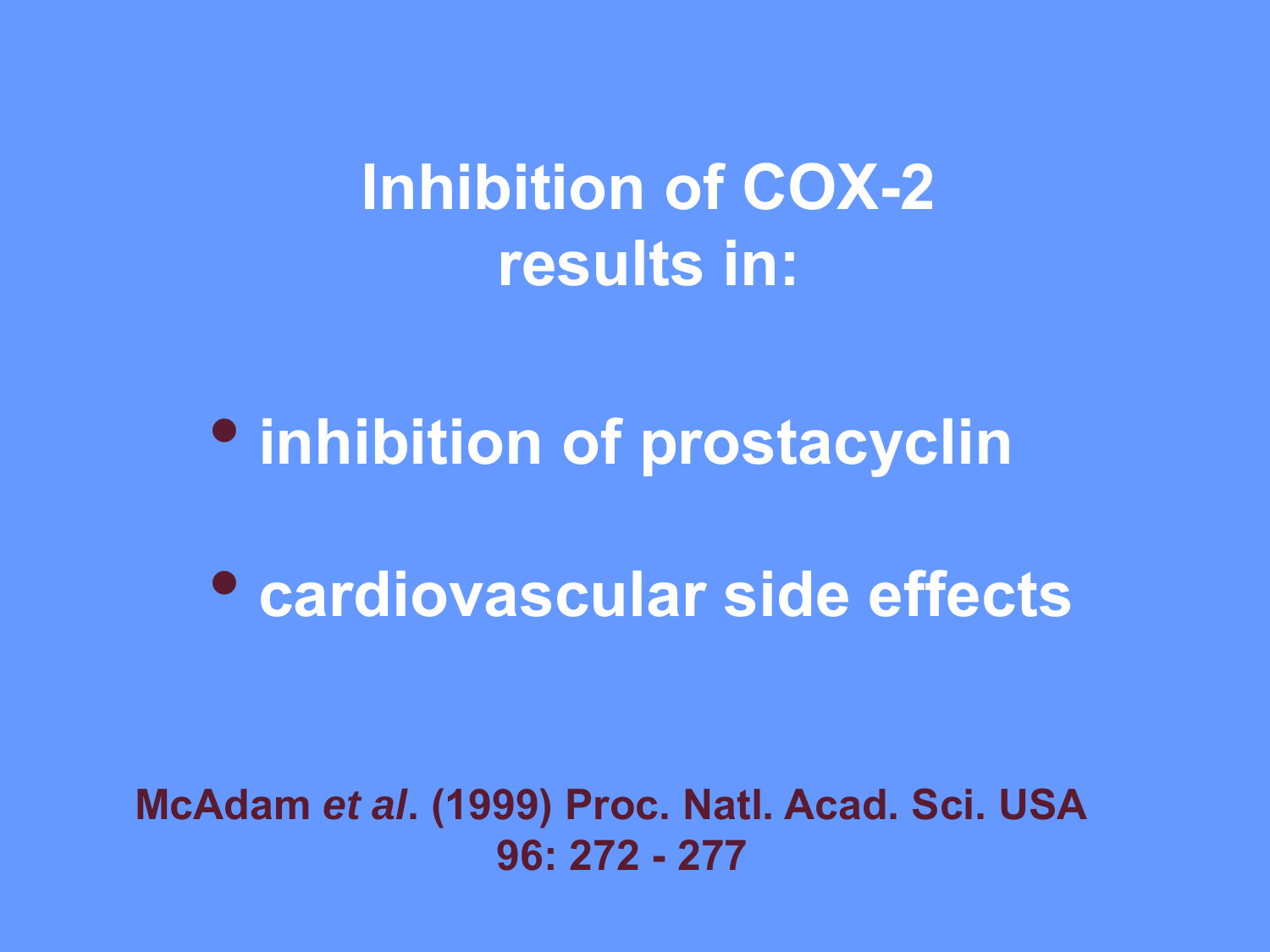## **Vioxx settlement to total \$4.85bn**

**The maker of Vioxx has agreed to pay \$4.85bn to settle legal claims that the controversial drug caused many users to suffer strokes and heart failure.**



Vioxx was withdrawn from sale in 2004

**BBC News Channel, Monday March 12th 2007**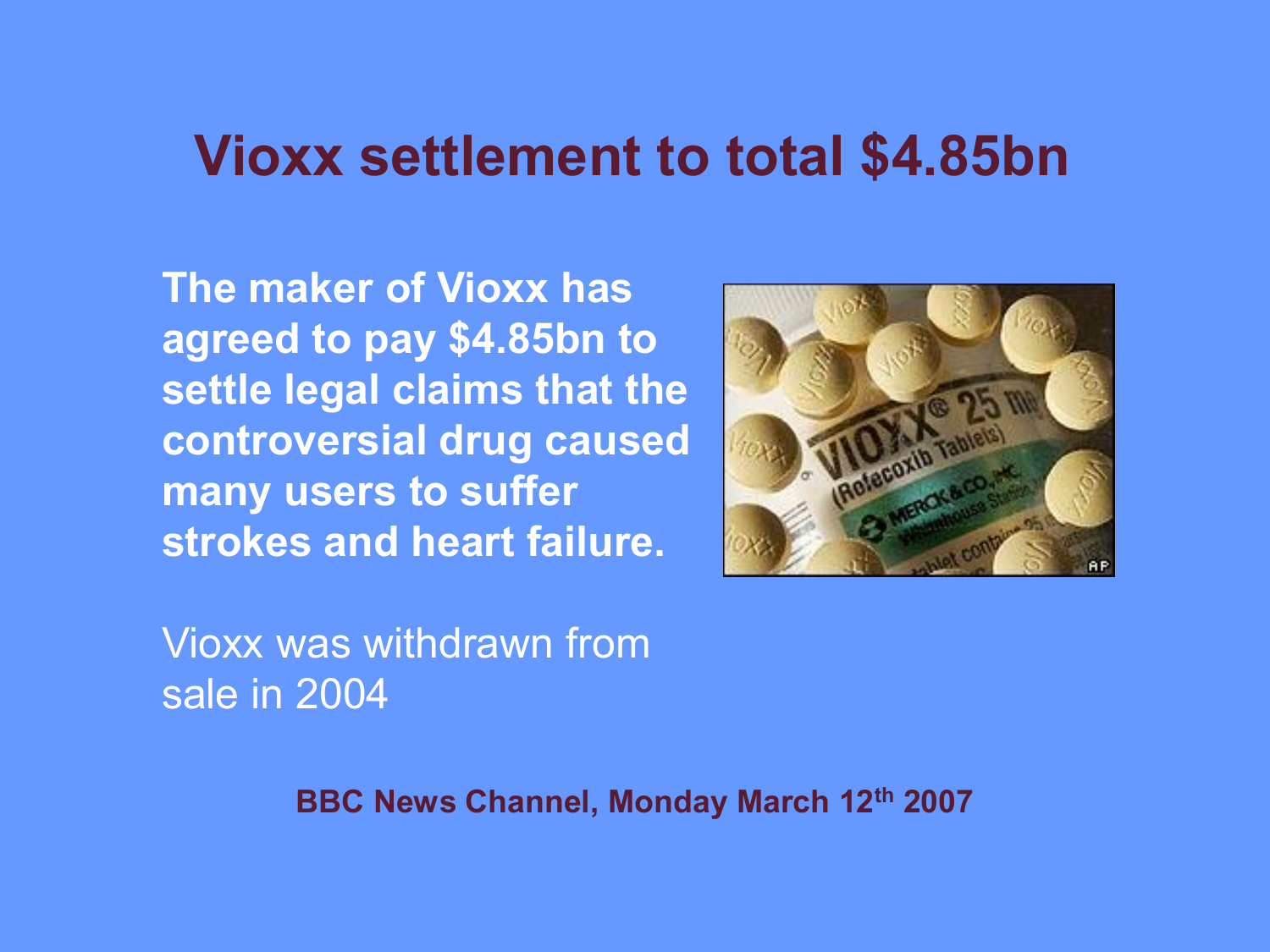## **Arachidonic acid cyclic endoperoxides PGG<sup>2</sup> , PGH<sup>2</sup> prostacyclin** ←  $\rightarrow$  <sup>Uyunu crubberbarues</sup> ← thromboxane A<sub>2</sub>

### **Effect of a COX-2 inhibitor on the metabolic pathway of arachidonic acid in platelets and the vessel wall**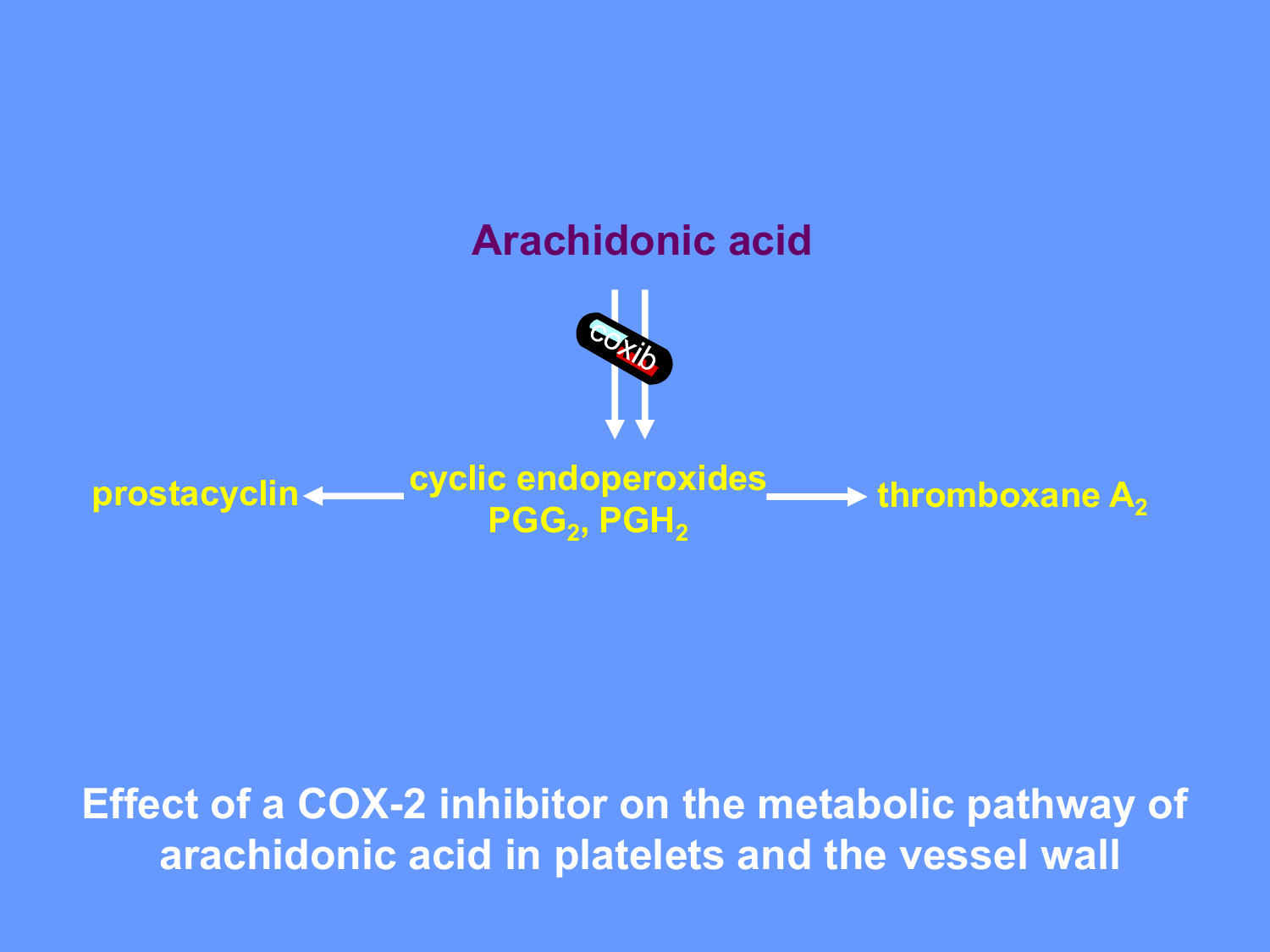## **Cardiovascular risk of COX inhibitors**

#### **Drug Relative risk vs nonuser**

| Naproxen           | 0.97 |
|--------------------|------|
| Meloxicam          | 1.25 |
| Indomethacin       | 1.30 |
| Ibuprofen          | 1.07 |
| Diclofenac         | 1.40 |
| Rofecoxib (>25 mg) | 2.19 |
| Rofecoxib (<25mg)  | 1.33 |
| Celecoxib          | 1.06 |

### **From: White (2007) Hypertension 49: 408-418**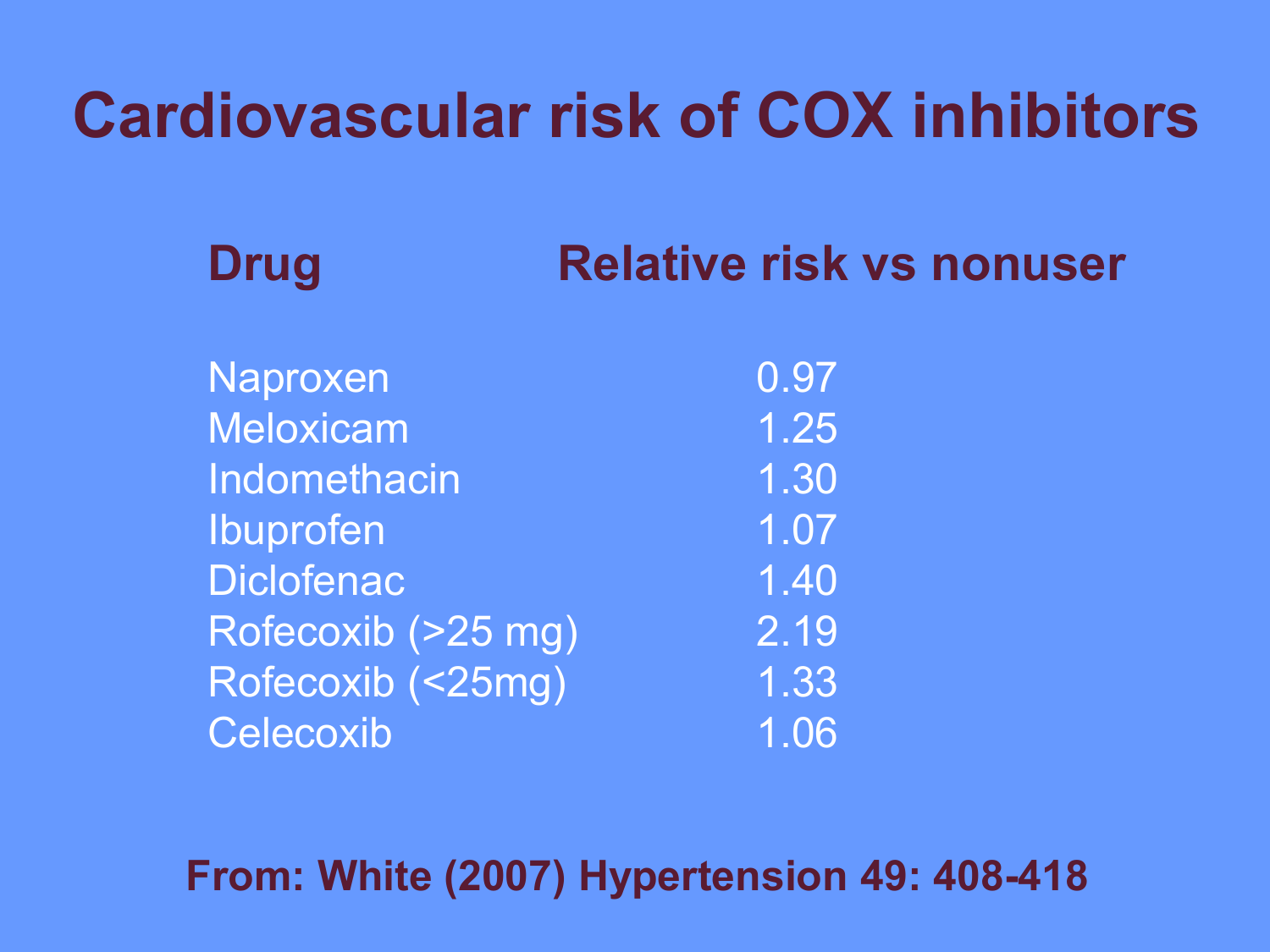## **COX-2 inhibitors may be beneficial in:**

- **cancer colon, breast, prostate, lung**
- **Alzheimer"s disease**
- **Parkinson"s disease**
- **schizophrenia**
- **major depression**
- **ischaemic brain injury**
- **diabetic peripheral nephropathy**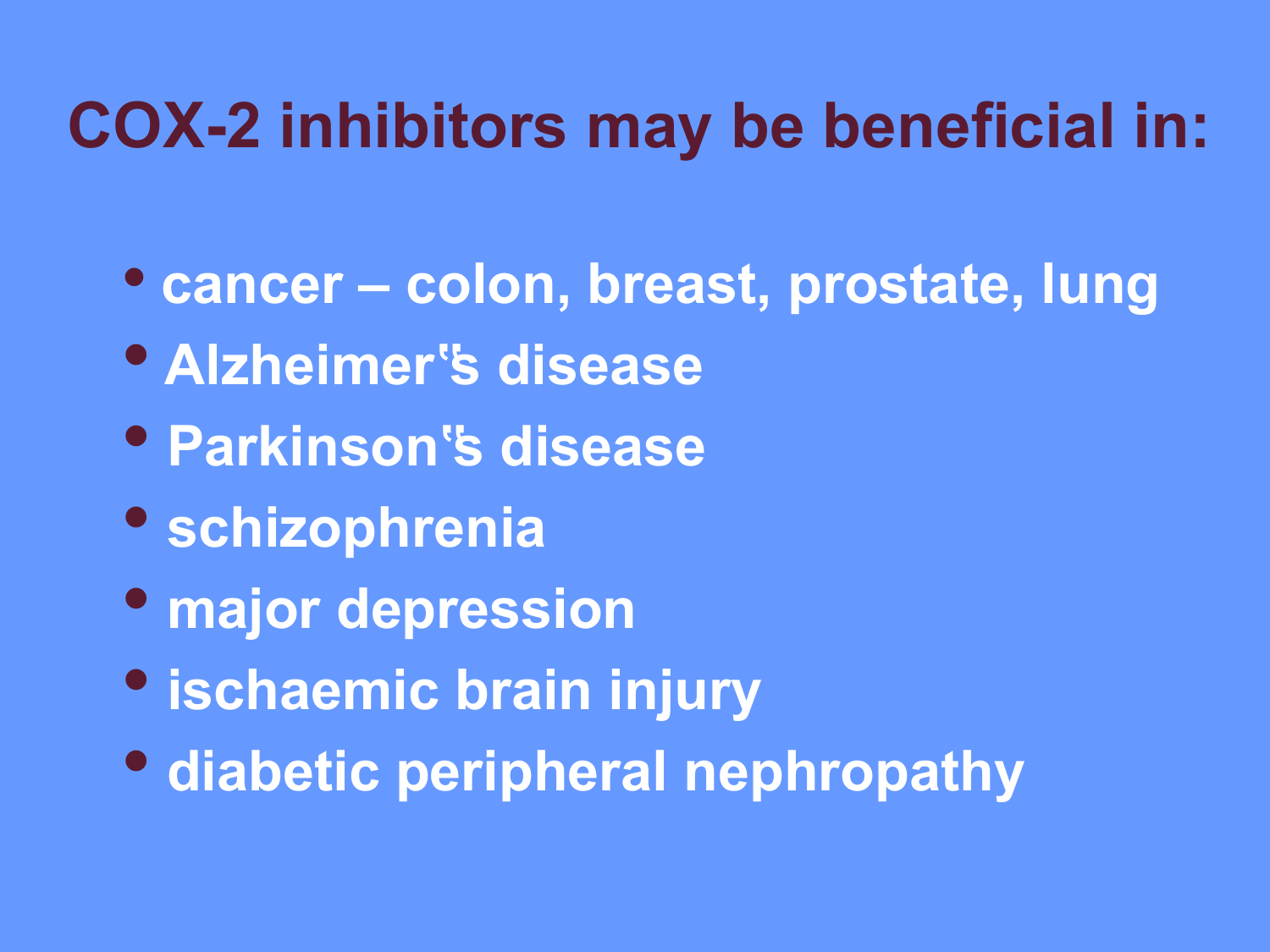

## **Prostacyclin**

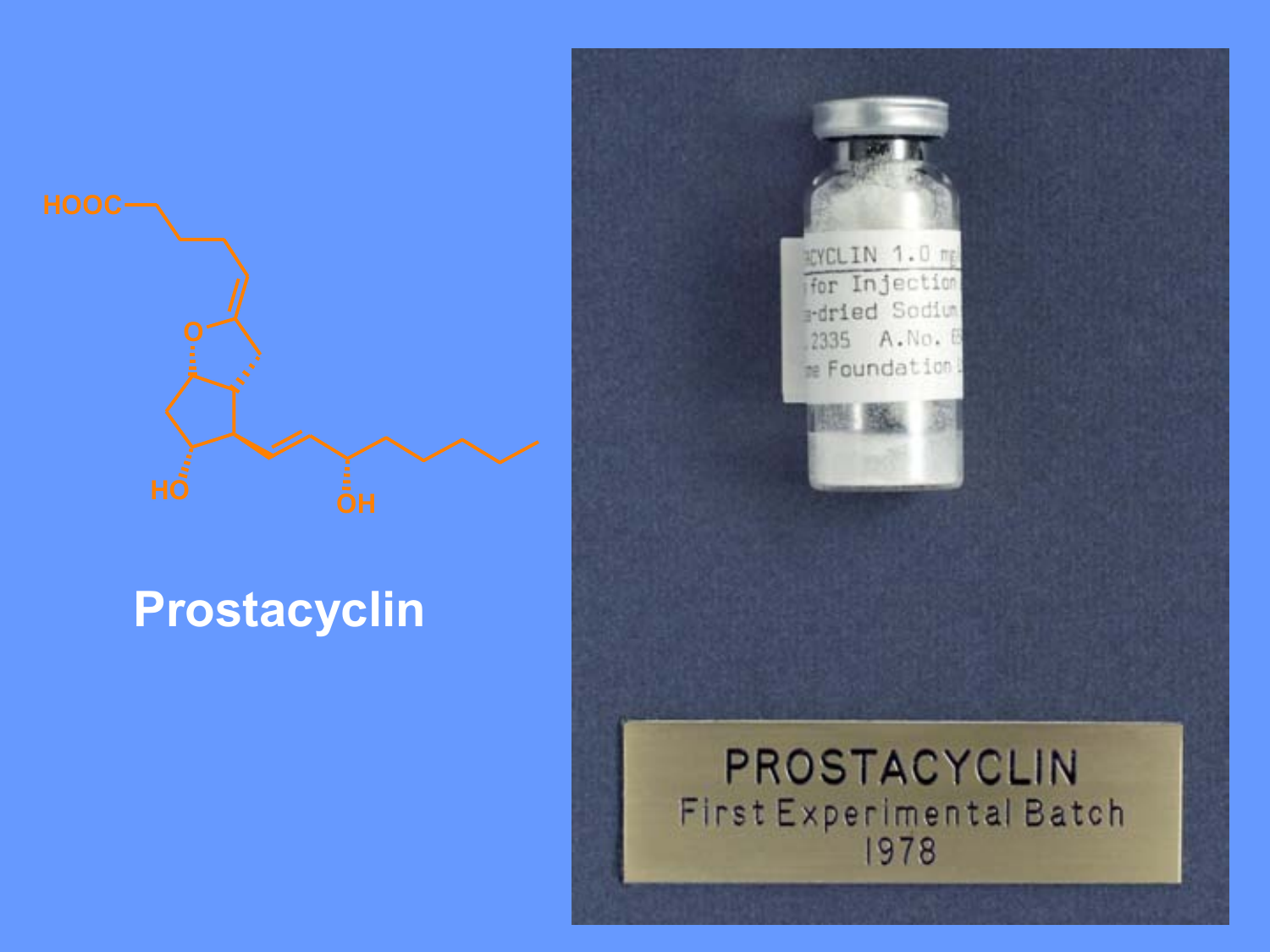## **Clinical uses of prostacyclin:**

- **Primary pulmonary hypertension**
- **Peripheral arterial disease**
- **Cardiopulmonary bypass**
- **Organ transplantation**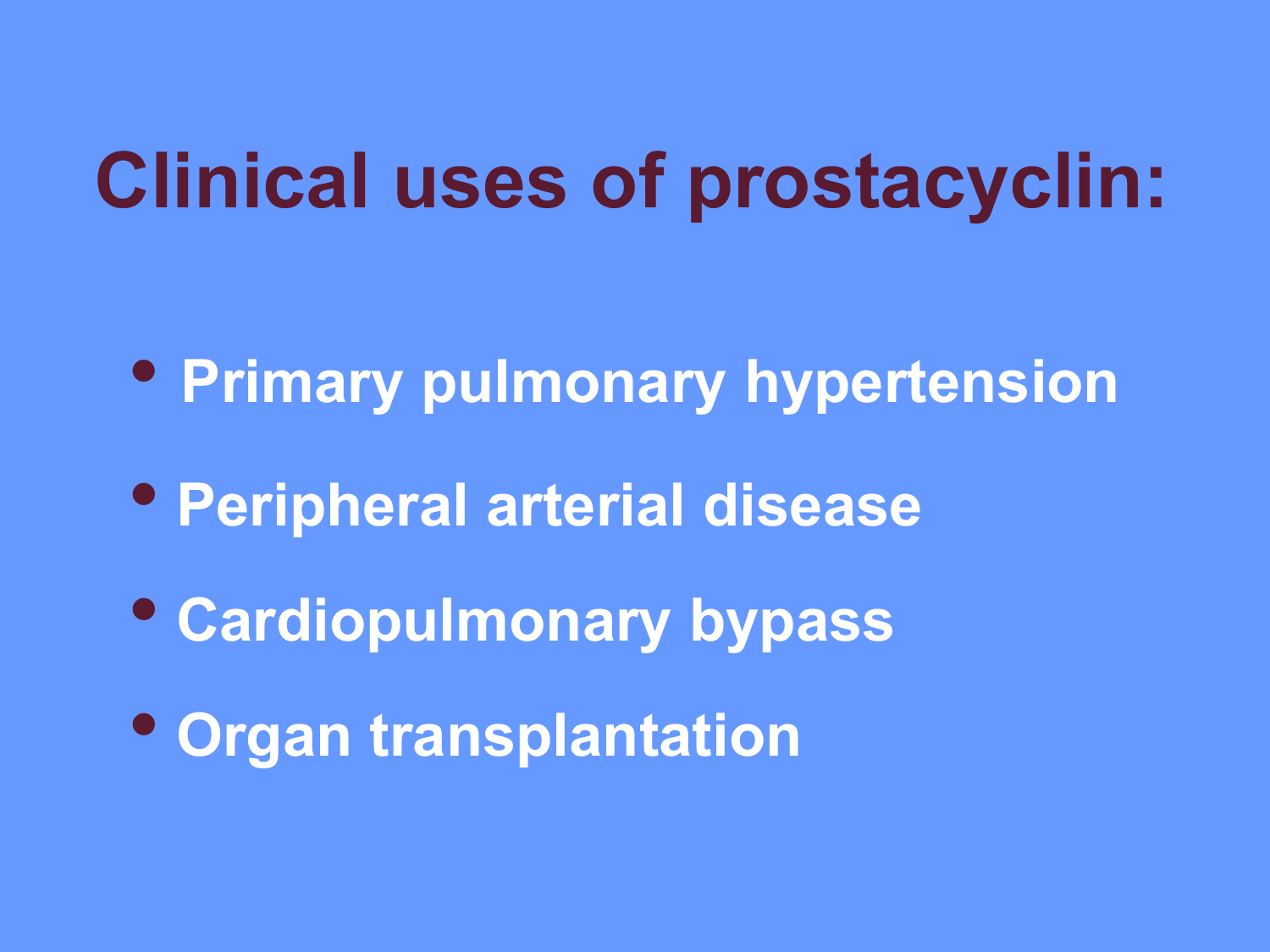### **The obligatory role of endothelium in ACh-induced vascular relaxation**



#### **Furchgott and Zawadzki, Nature 288, 373-376, 1980**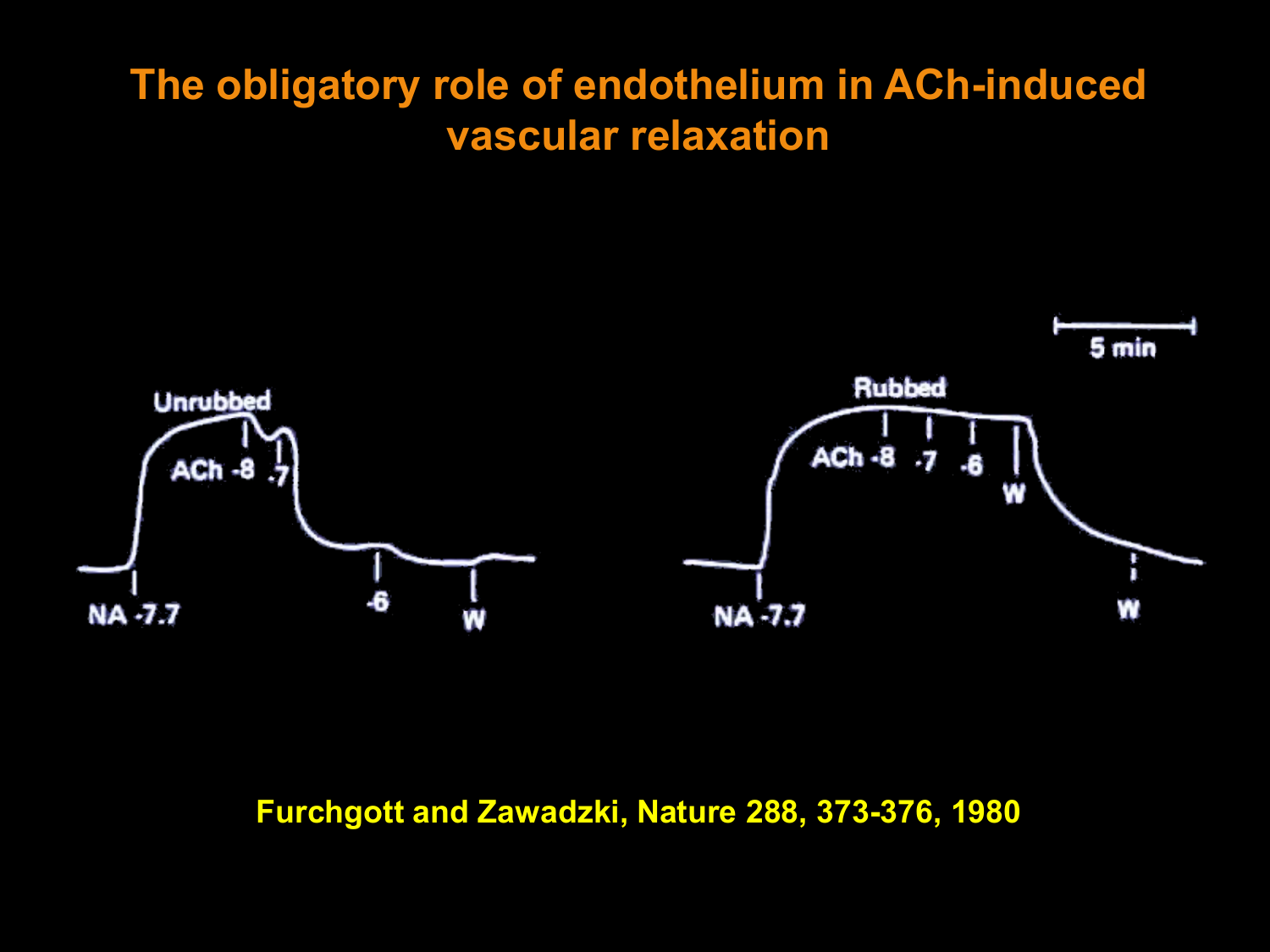### **Bioassay of EDRF released from endothelial cells**

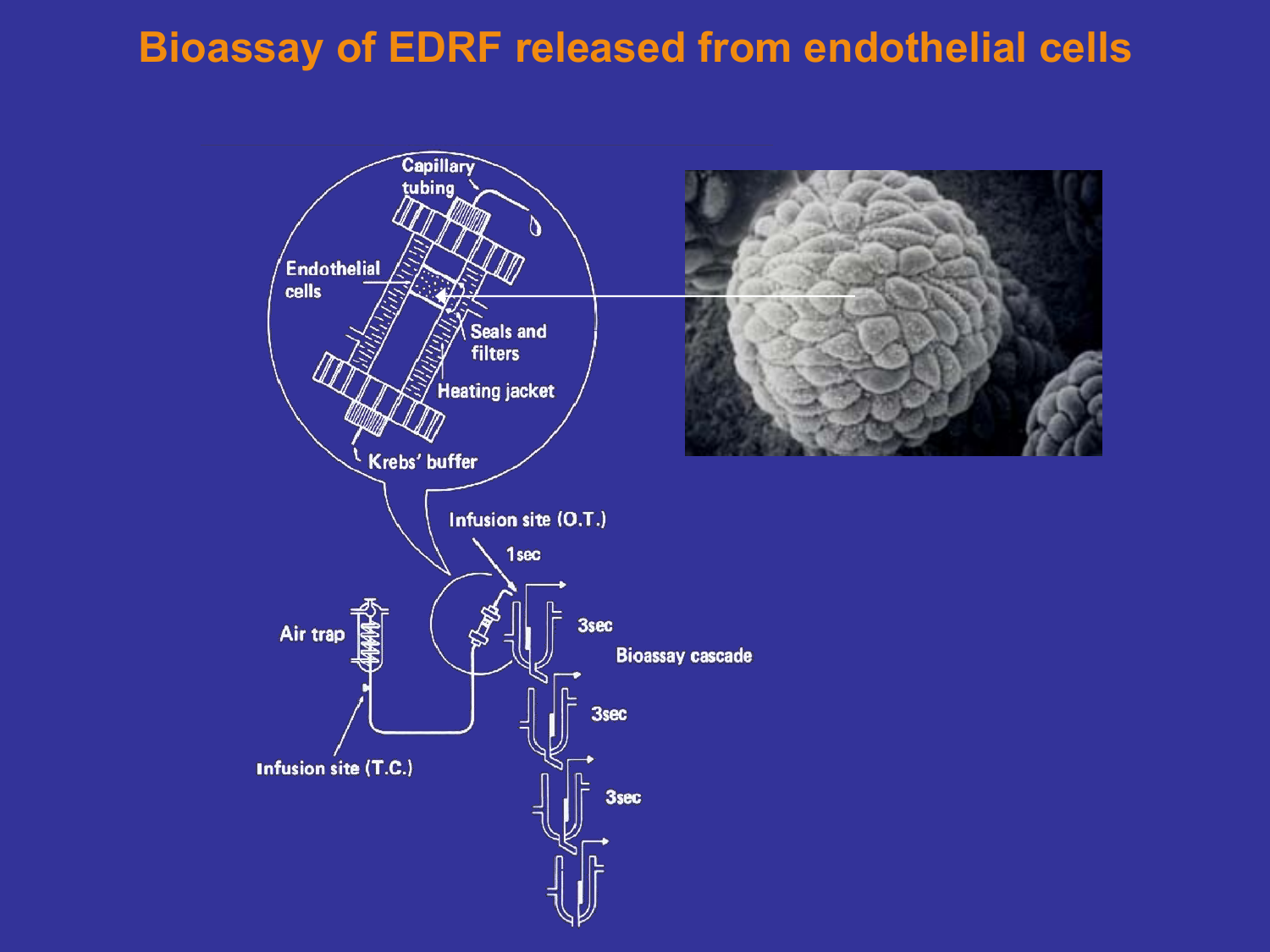### **Detection of endogenous and exogenous NO**



**B Chemiluminescence**



**Palmer** *et al* **(1987) Nature 327: 524 - 526**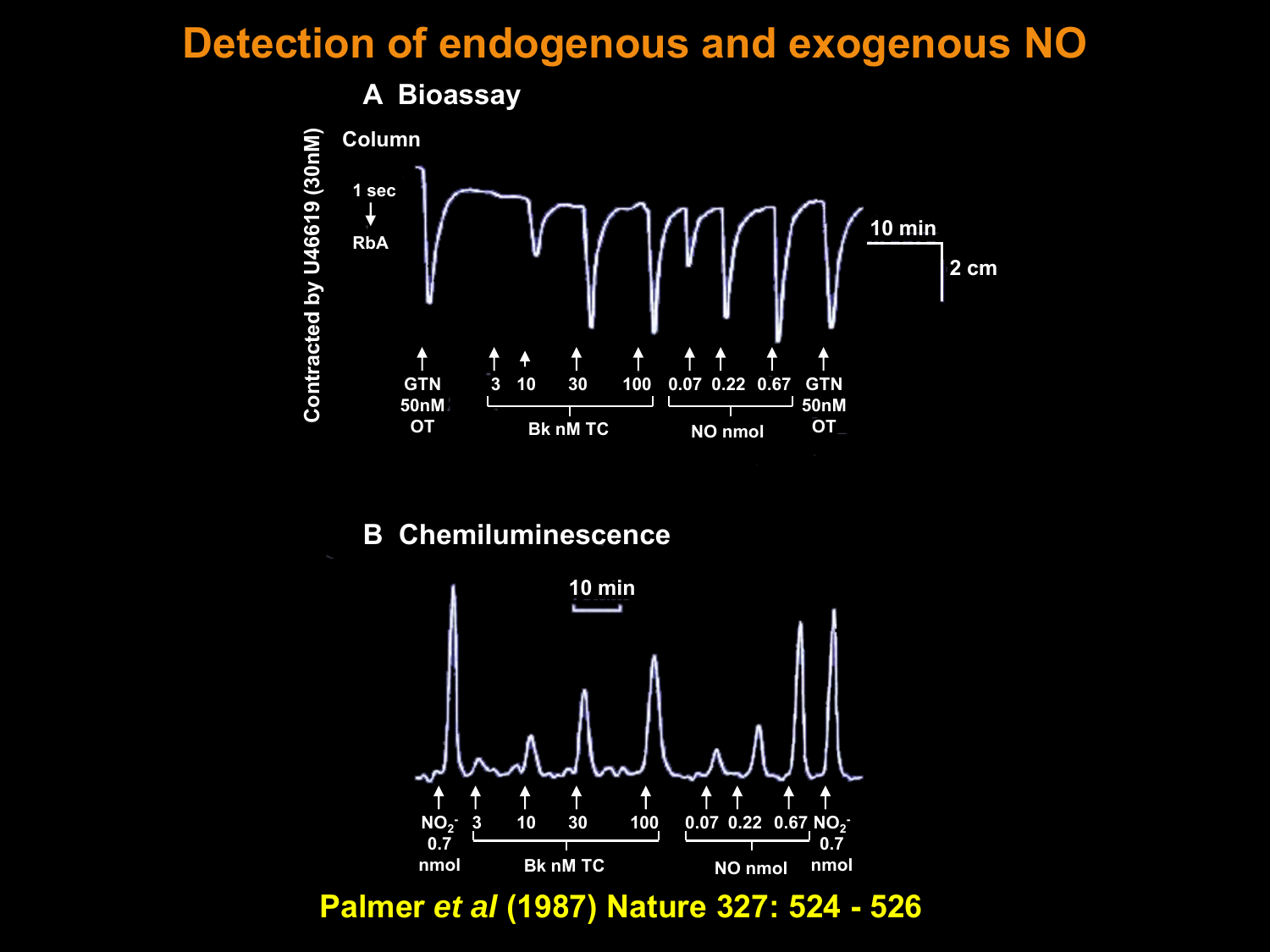**"You were very persuasive; but unconvincing! I am sceptical for the simple reason that the formation of nitrogen oxides demands some pretty heavy thermodynamic considerations. Nitric oxide is produced in the upper atmosphere through the energic intervention of lightning!"**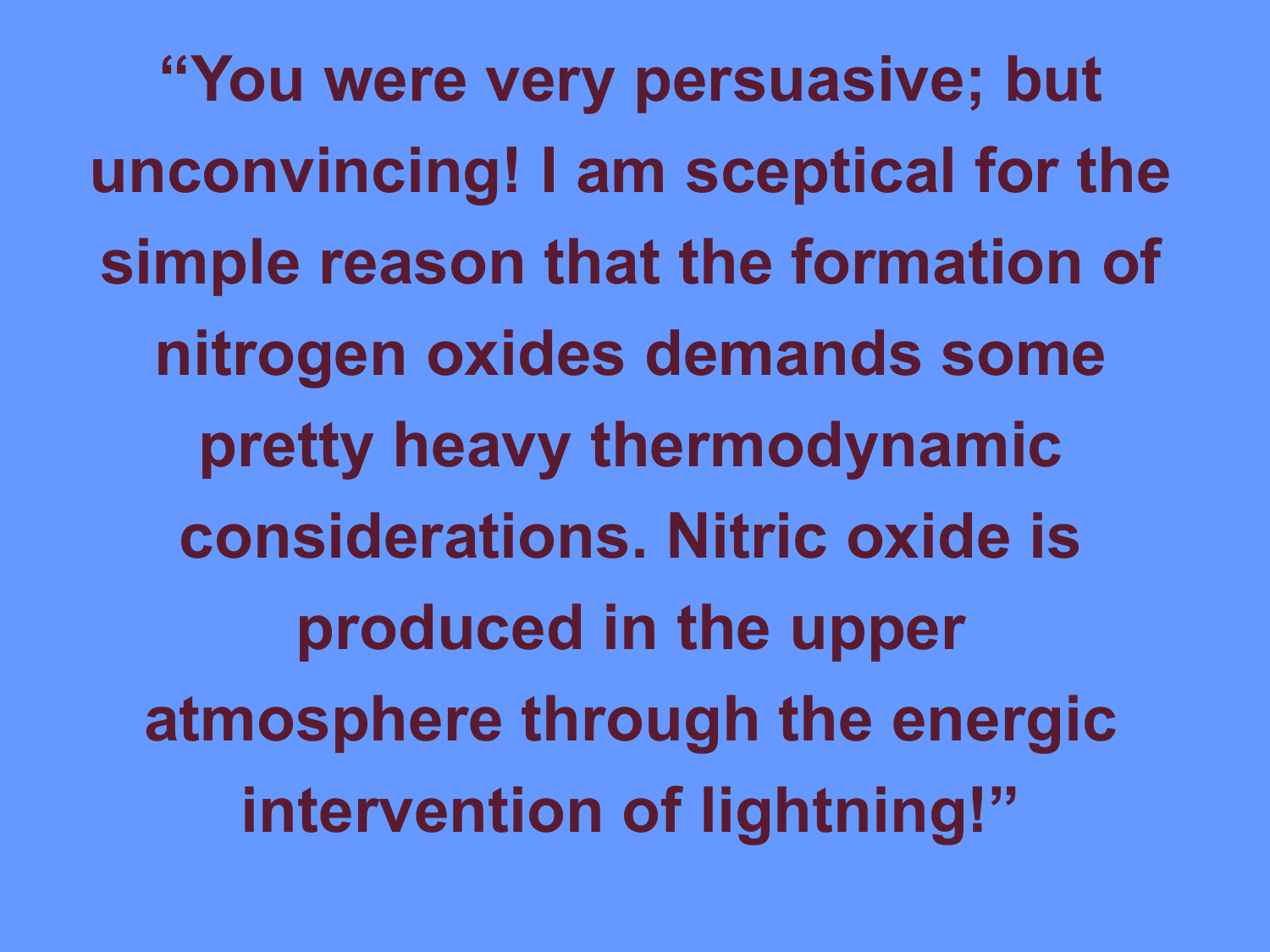## **The L-arginine:NO pathway**

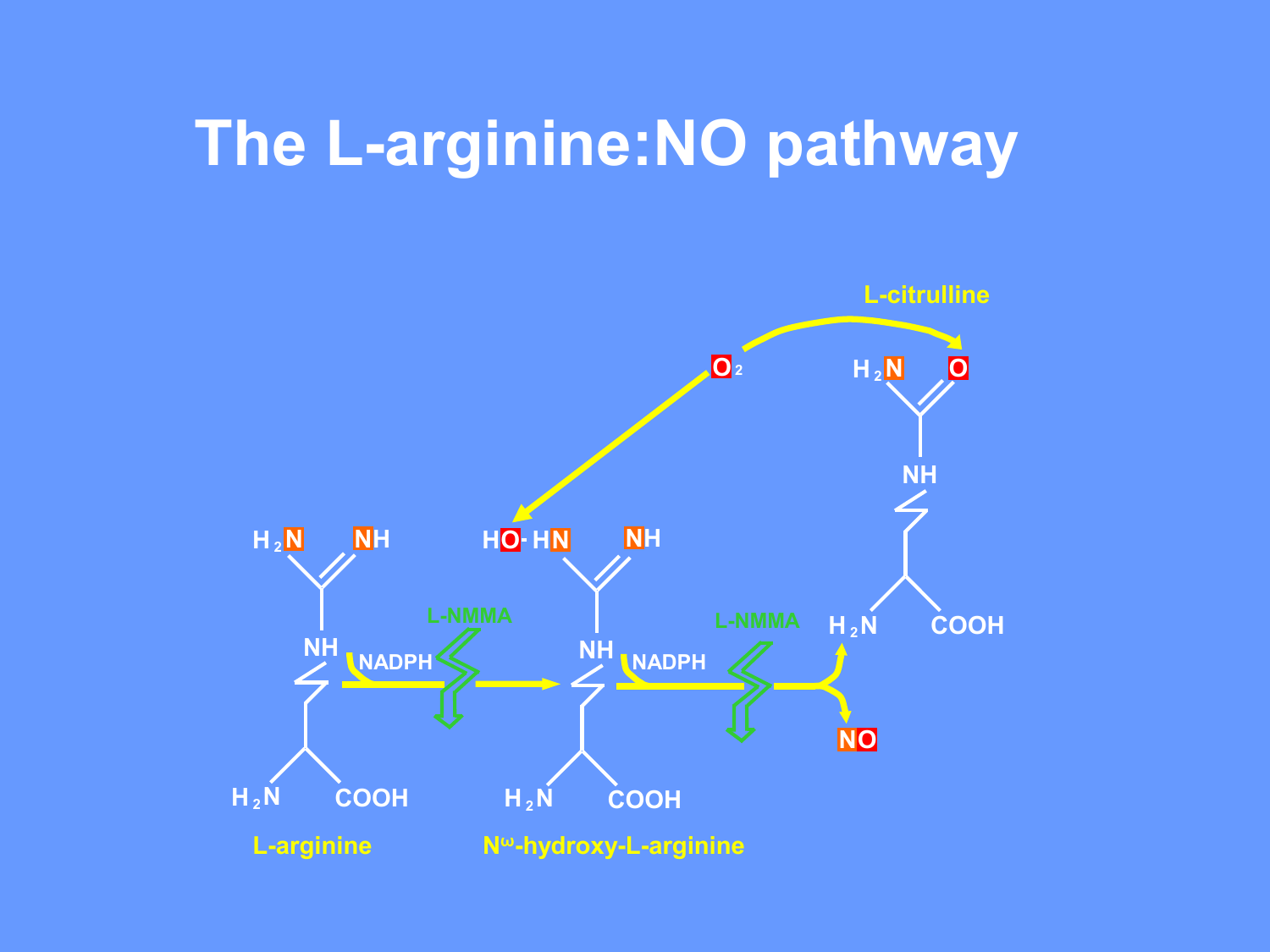## **Biology of the L-arginine: NO pathway**

**Cardiovascular system**

**Immunology and inflammation** **L-arginine:NO pathway**

> **Nervous system**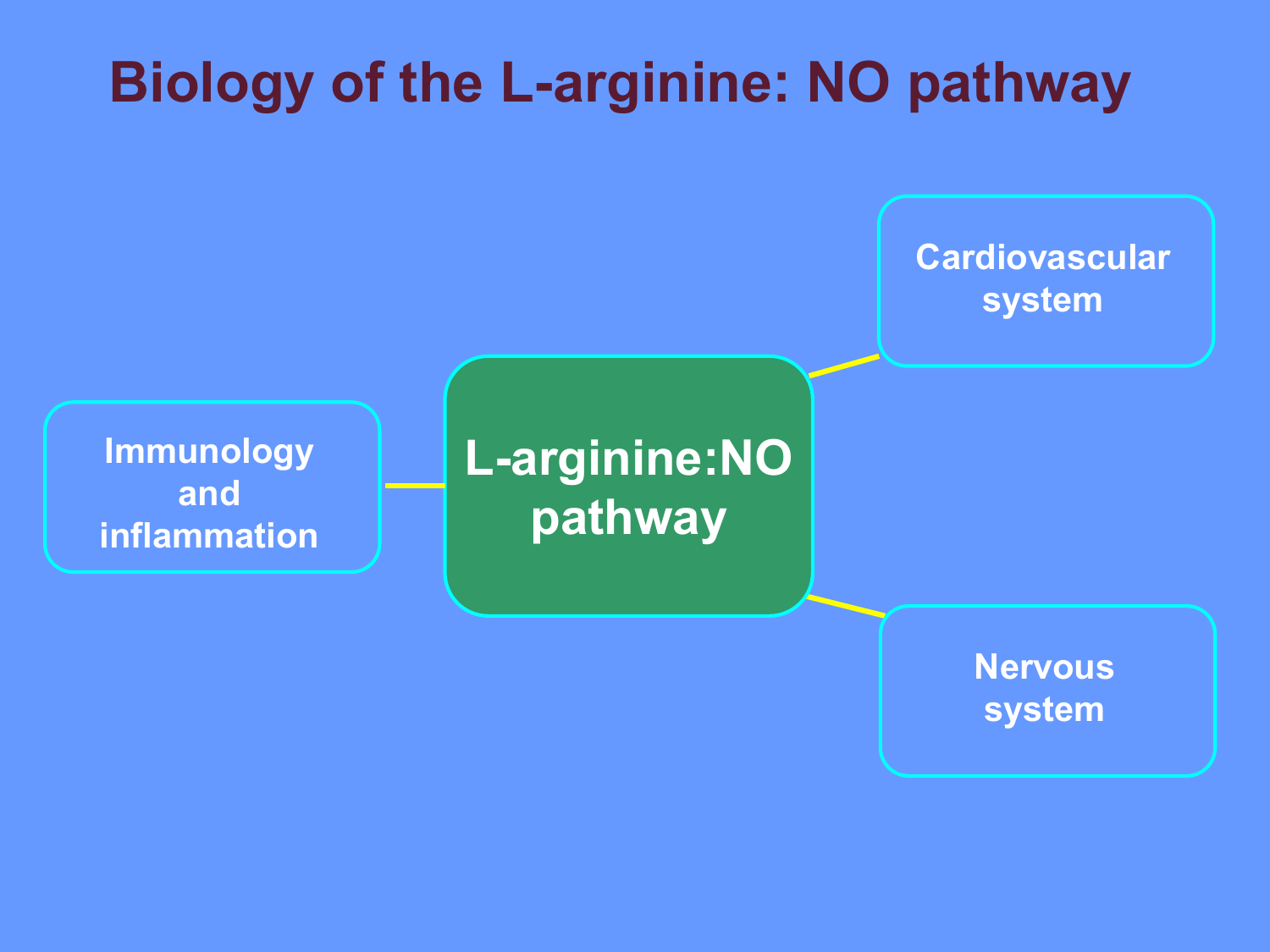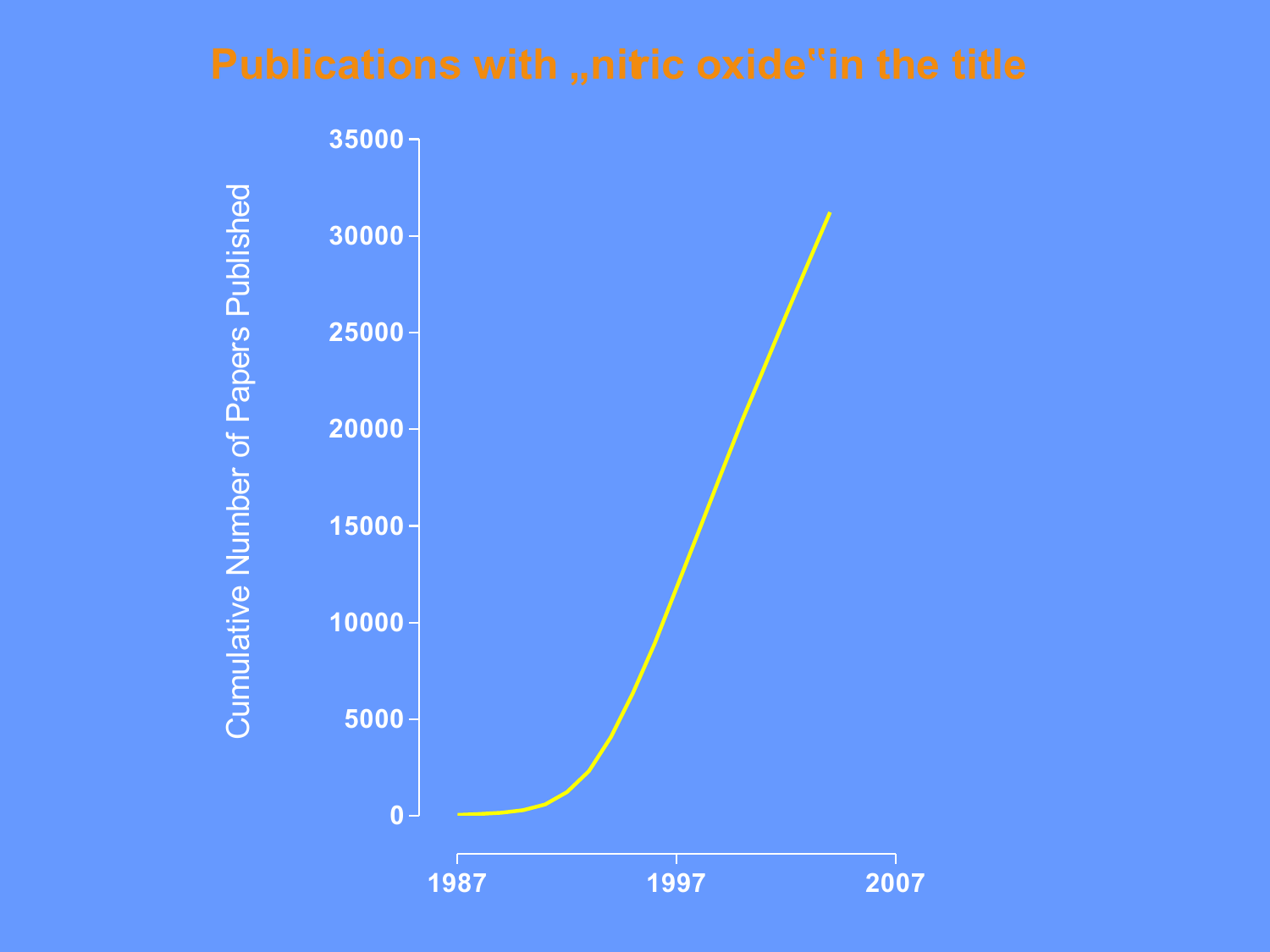

## **The action of nitric oxide In the corpus cavernosum**



**NO** 

NO erection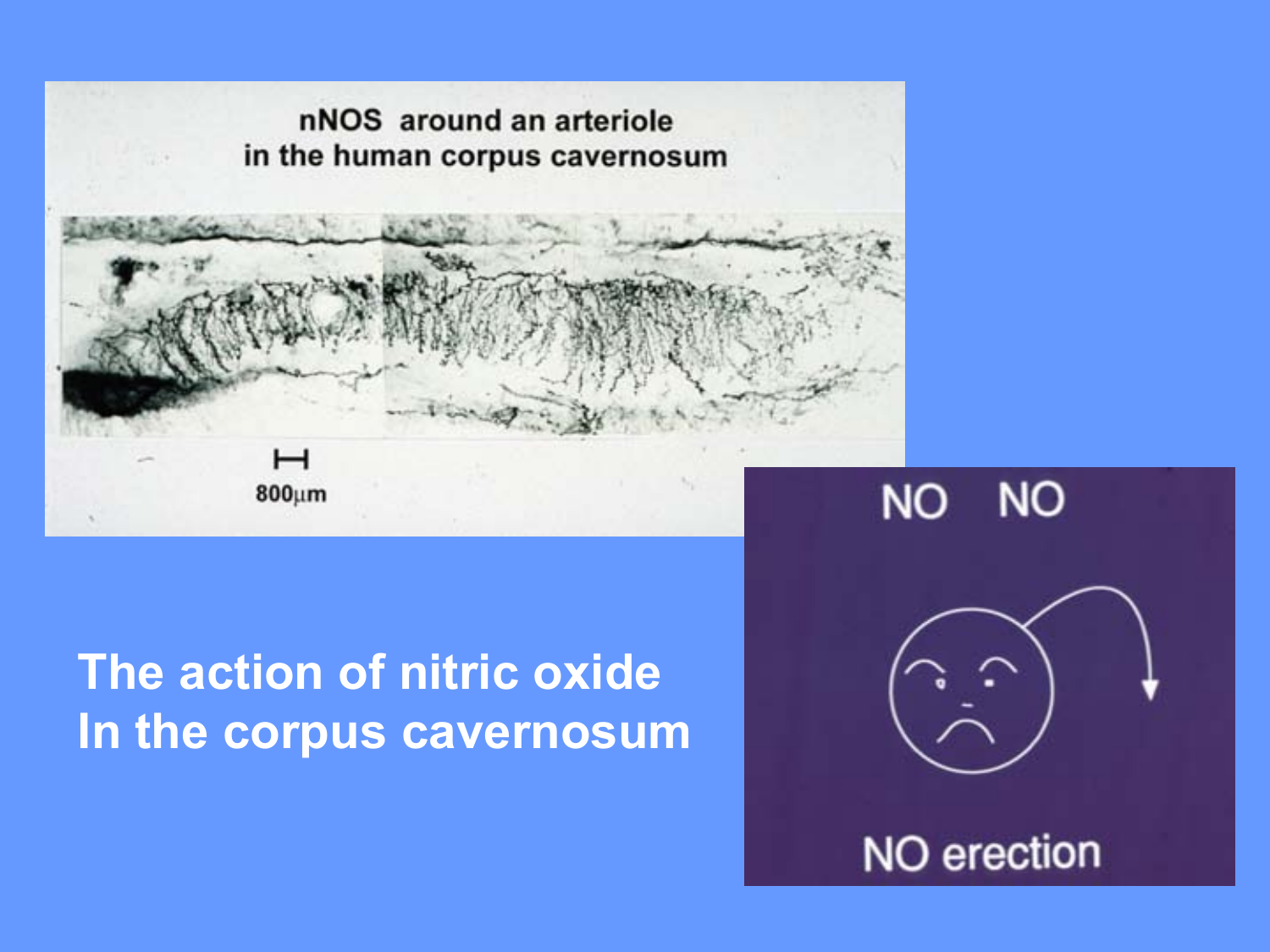### **Effect of L-NMMA (100mg kg-1) on blood pressure and heart rate**



**Rees** *et al,* **(1989) Proc. Natl. Acad. Sci. USA 86: 3375 - 3378**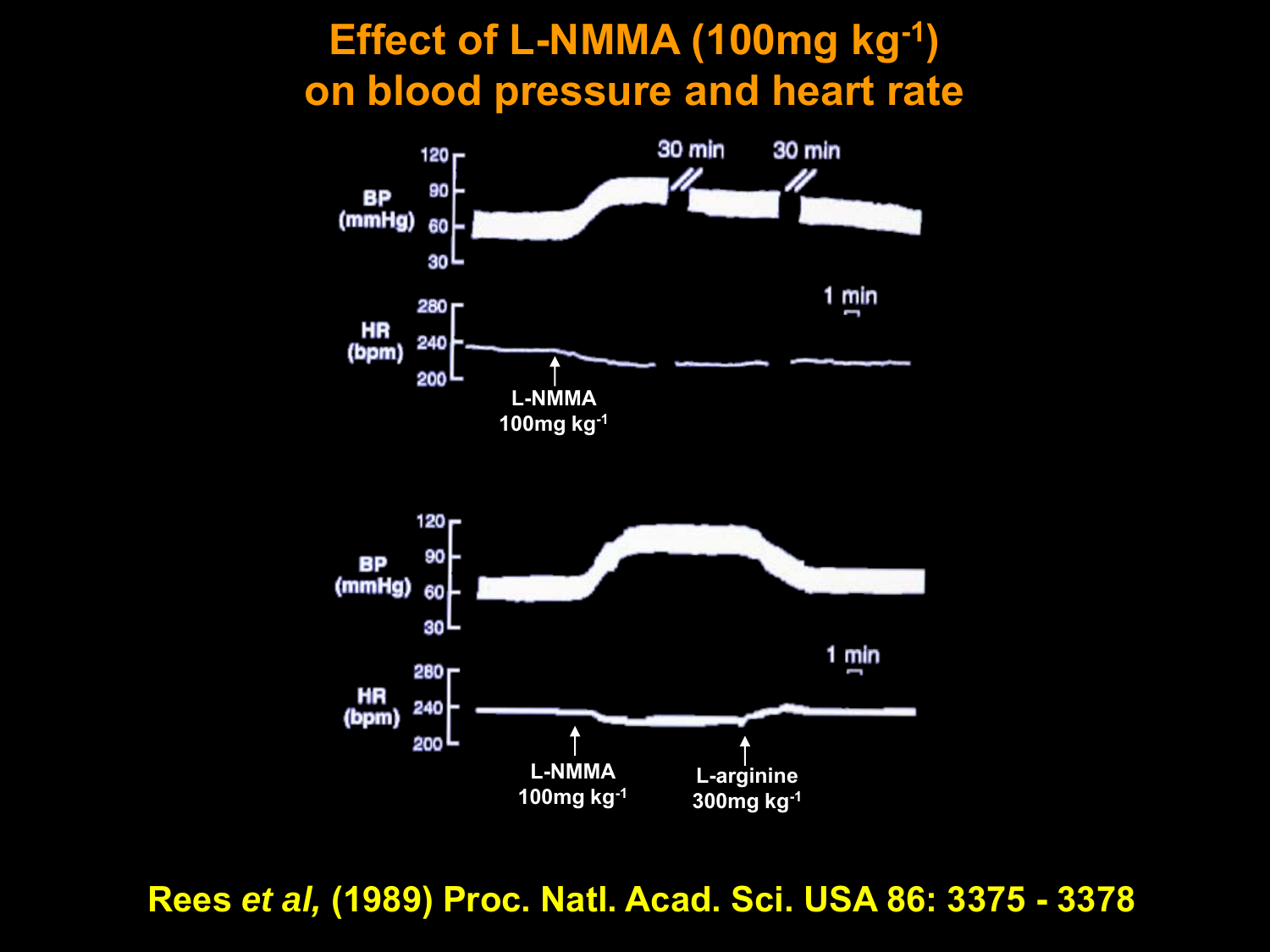# **The cardiovascular system is in a state of active vasodilatation**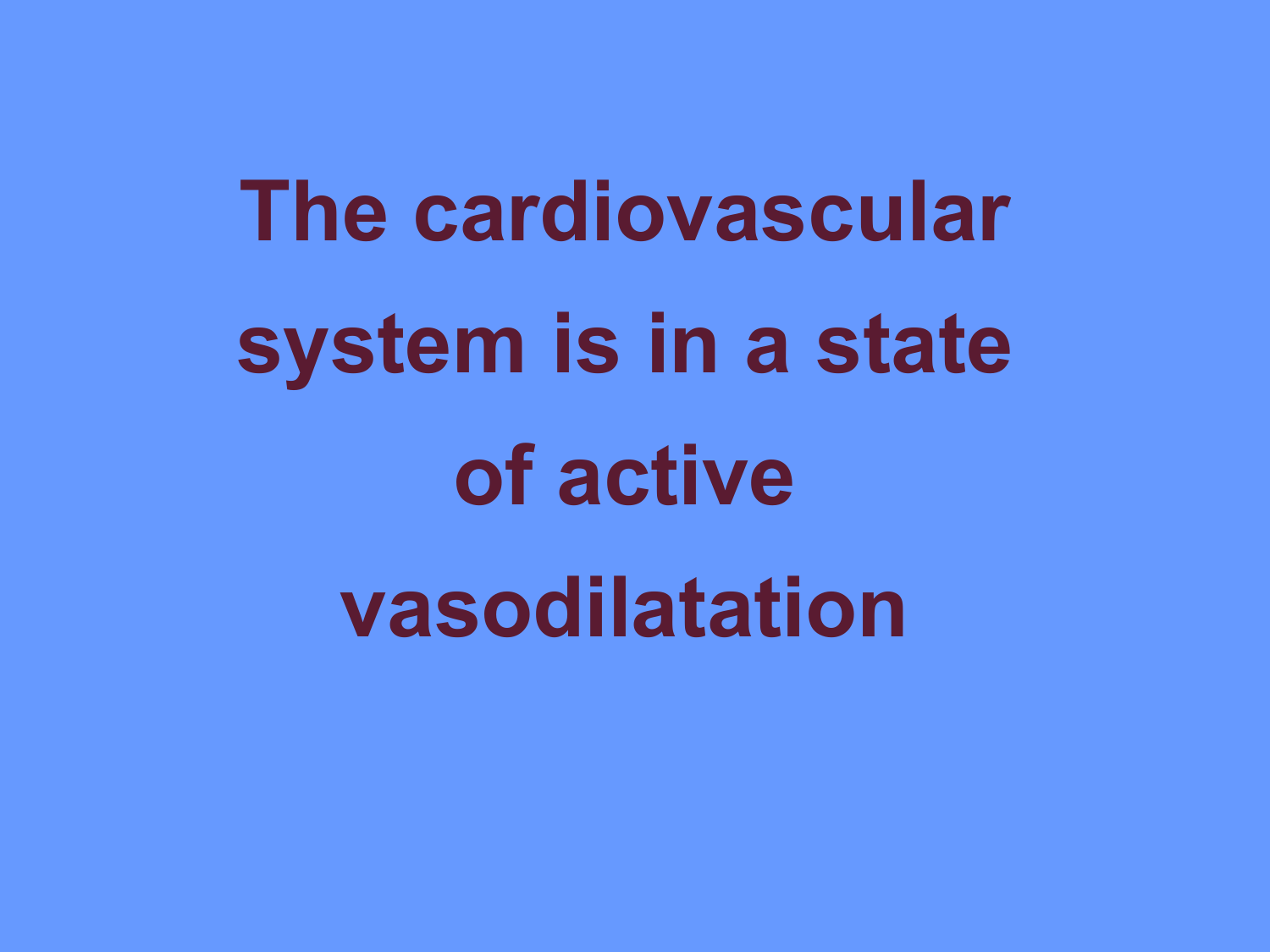## **Nitric oxide inhibits**

• **Platelet aggregation**

• **Smooth muscle cell proliferation**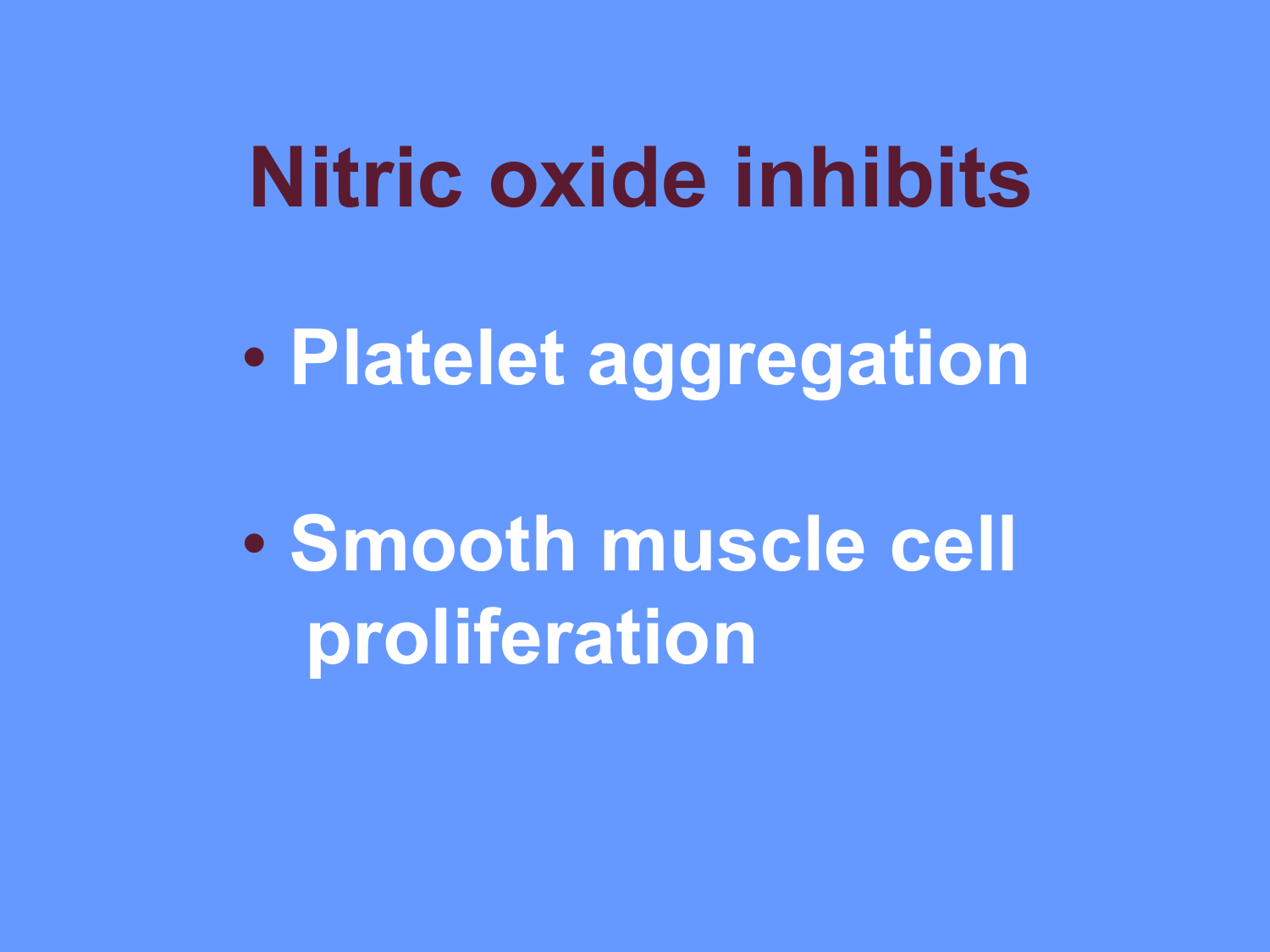# **Lack of vascular nitric oxide contributes to**

# **hypertension, vasospasm and atherosclerosis**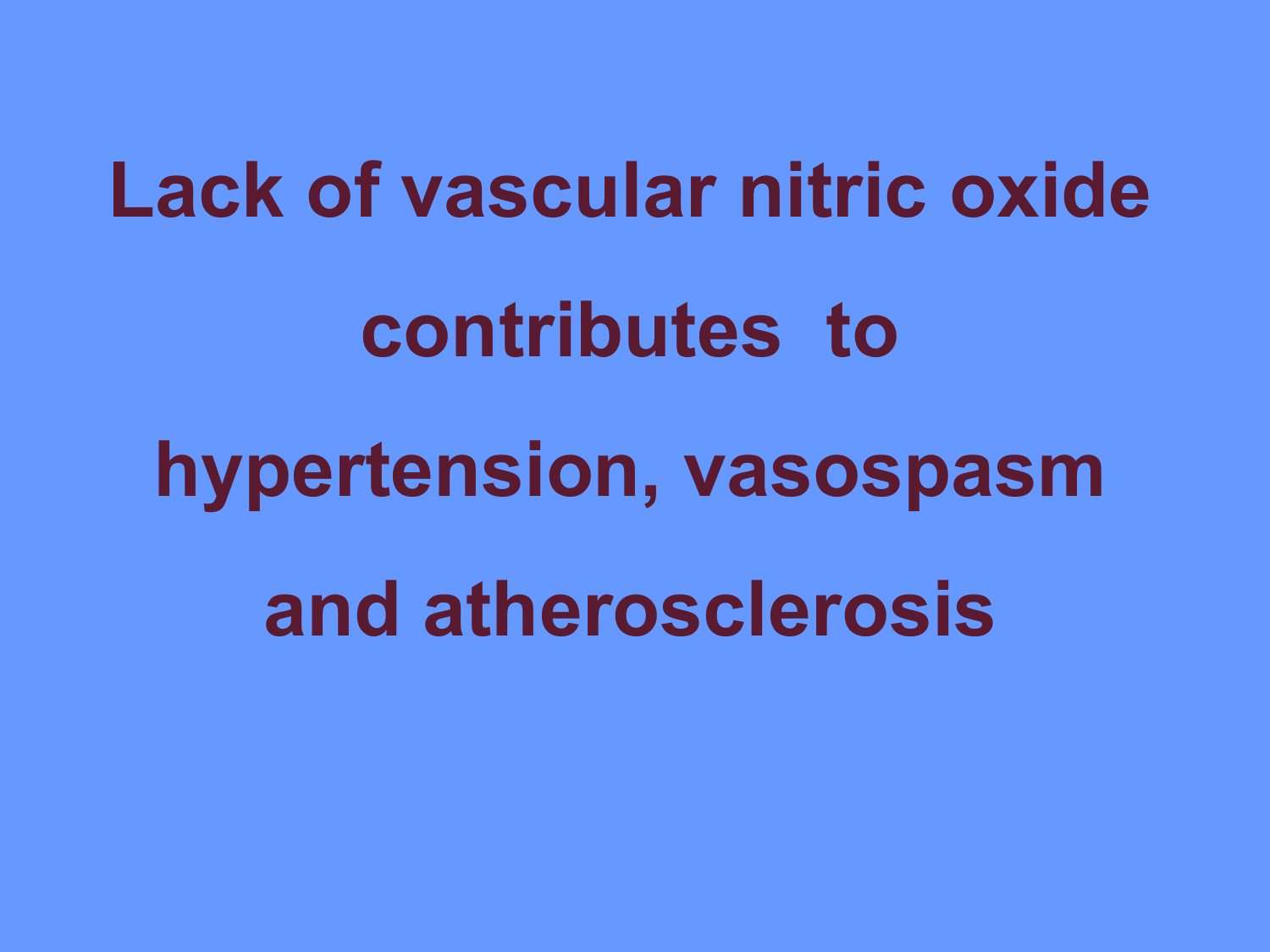## Response of wild-type (L) and eNOS mutant (R) mice to cuff injury



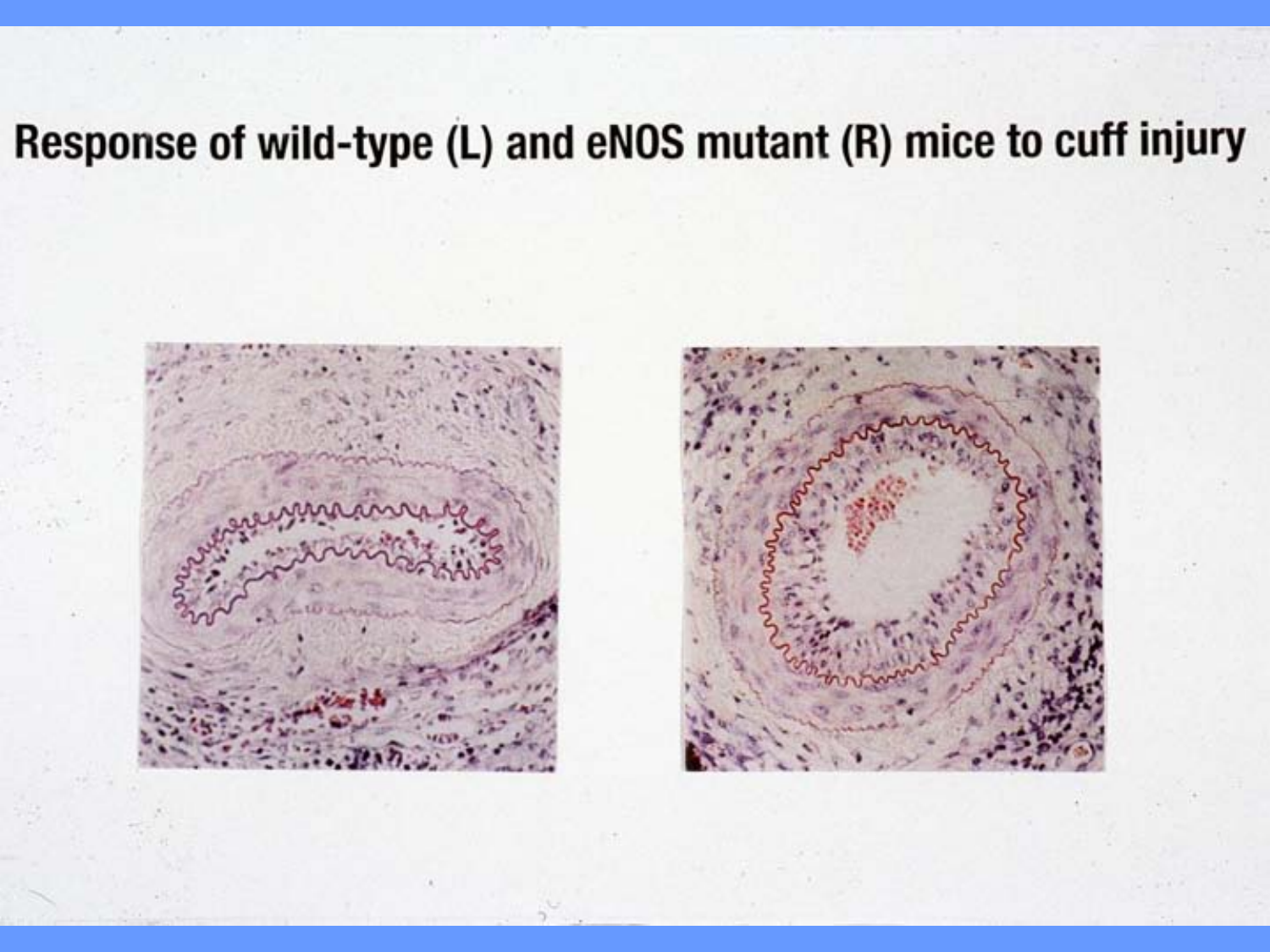**Endothelial dysfunction : predicts disease in patients with a family history of essential hypertension or risk factors for atherosclerosis**

**Taddei** *et al* **(1996) Circulation 94: 1298 - 1303 Reddy** *et al* **(1994) J. Am. Coll. Cardiol. 23: 833 - 843**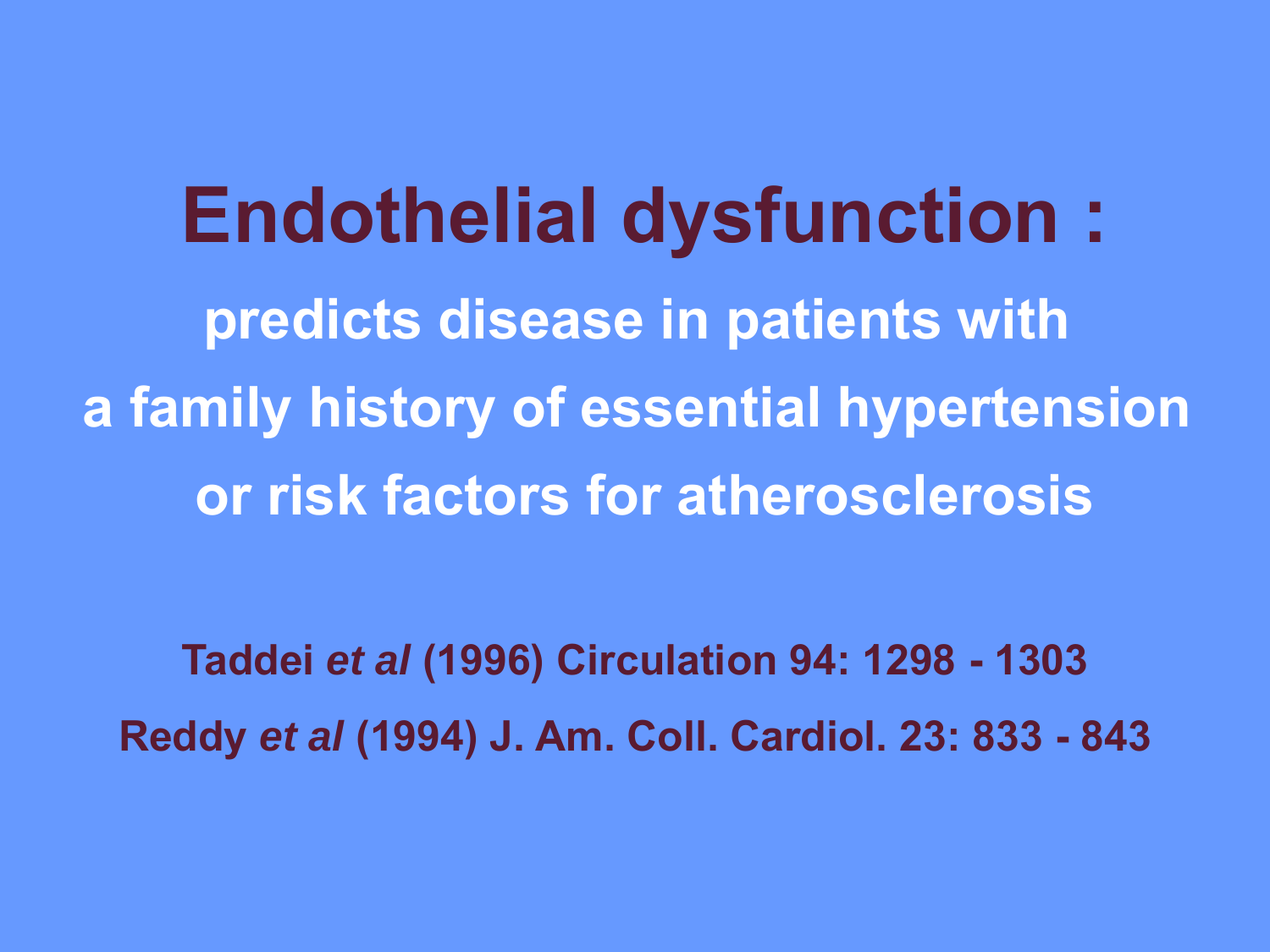# **Oxidative stress: a most significant factor in cardiovascular disease**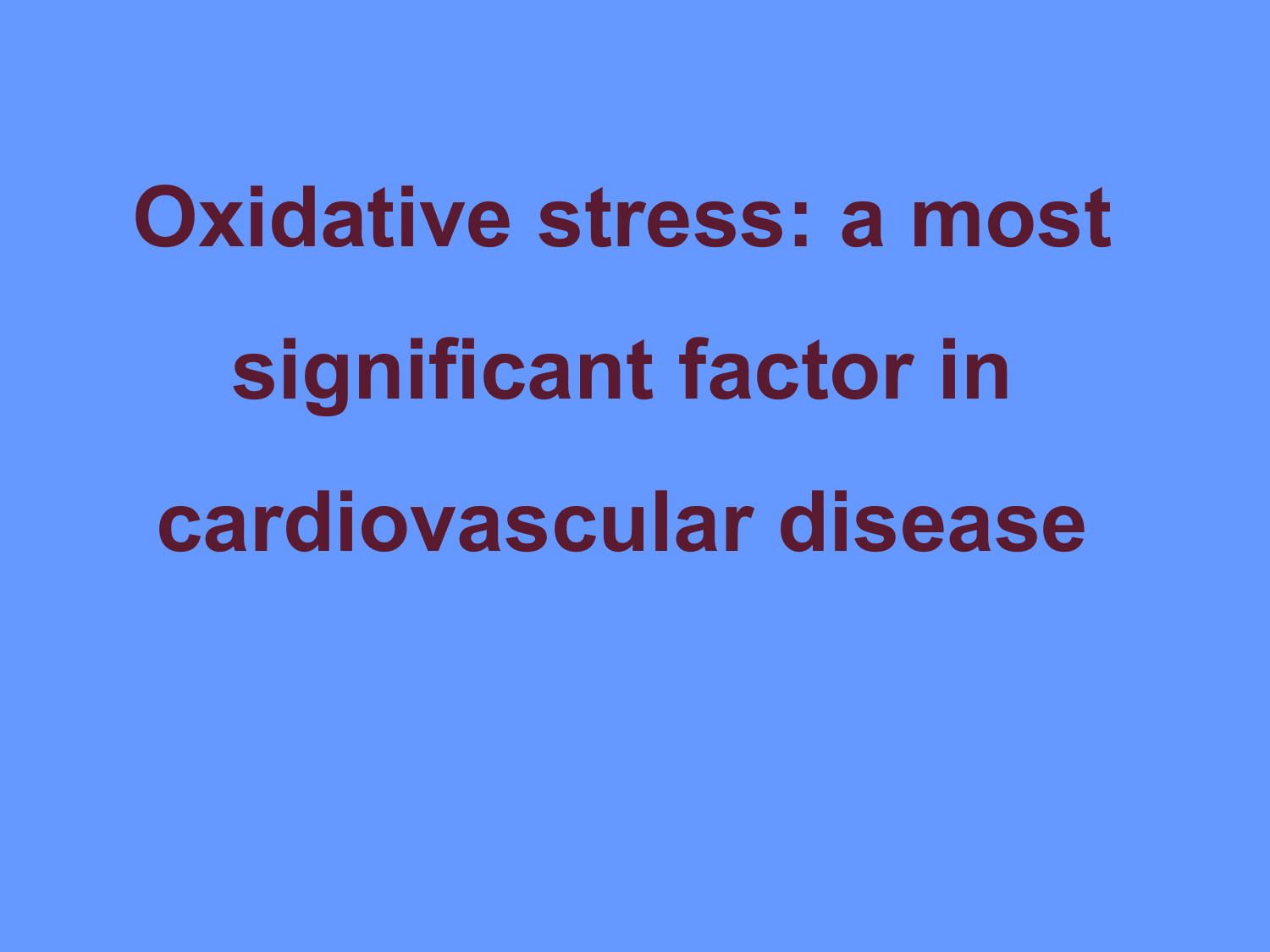## **Oxidative stress, prostacyclin and NO**

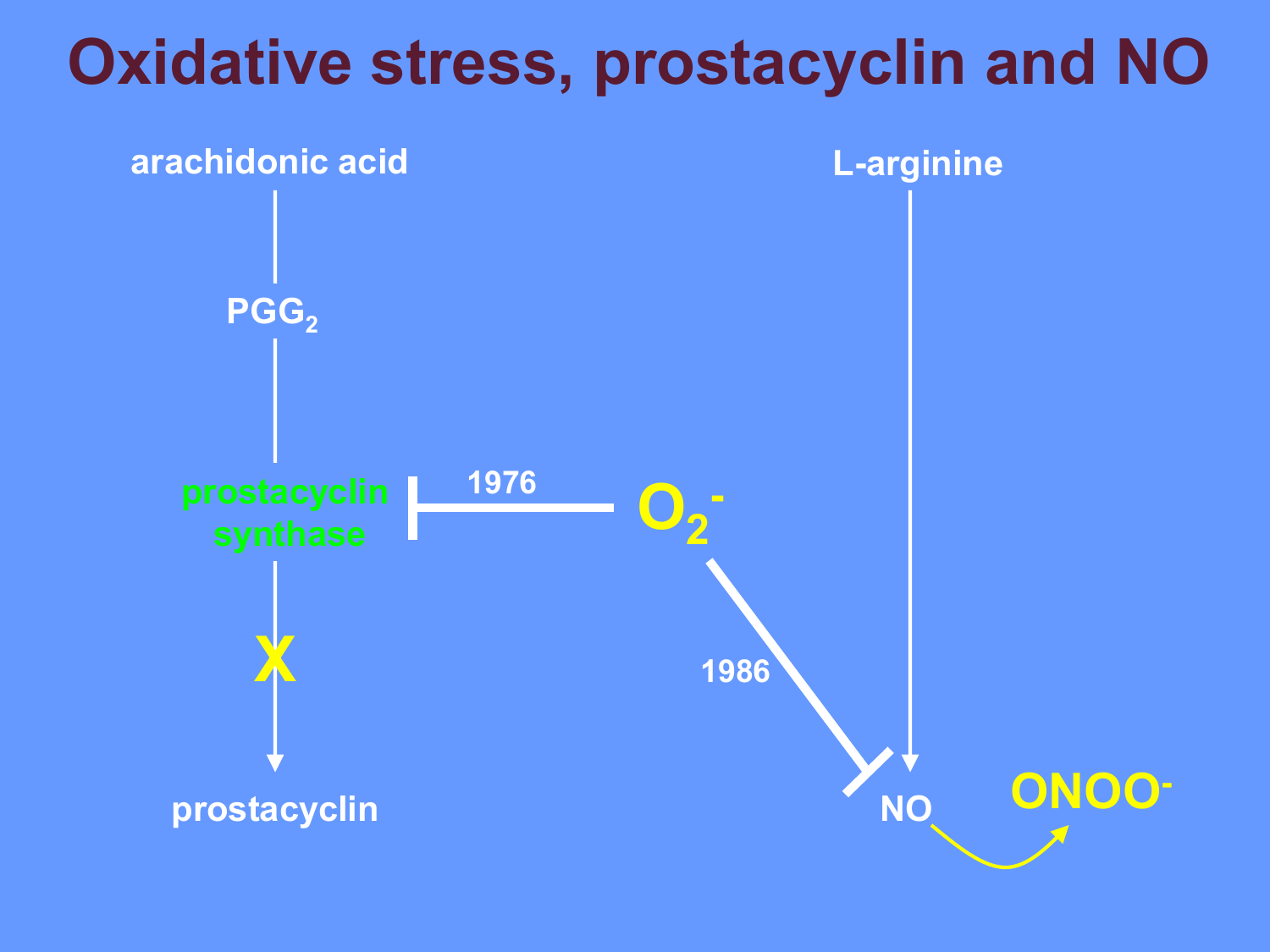## **Conditions in which ONOO- has been implicated**

- **atherosclerosis**
- **hyperlipidaemia**
- **hypertension**
- **myocarditis**
- **chronic renal failure**
- **septic shock**
- **diabetes**
- **angiotensin II-mediated vascular disorders**
- **cigarette smoking**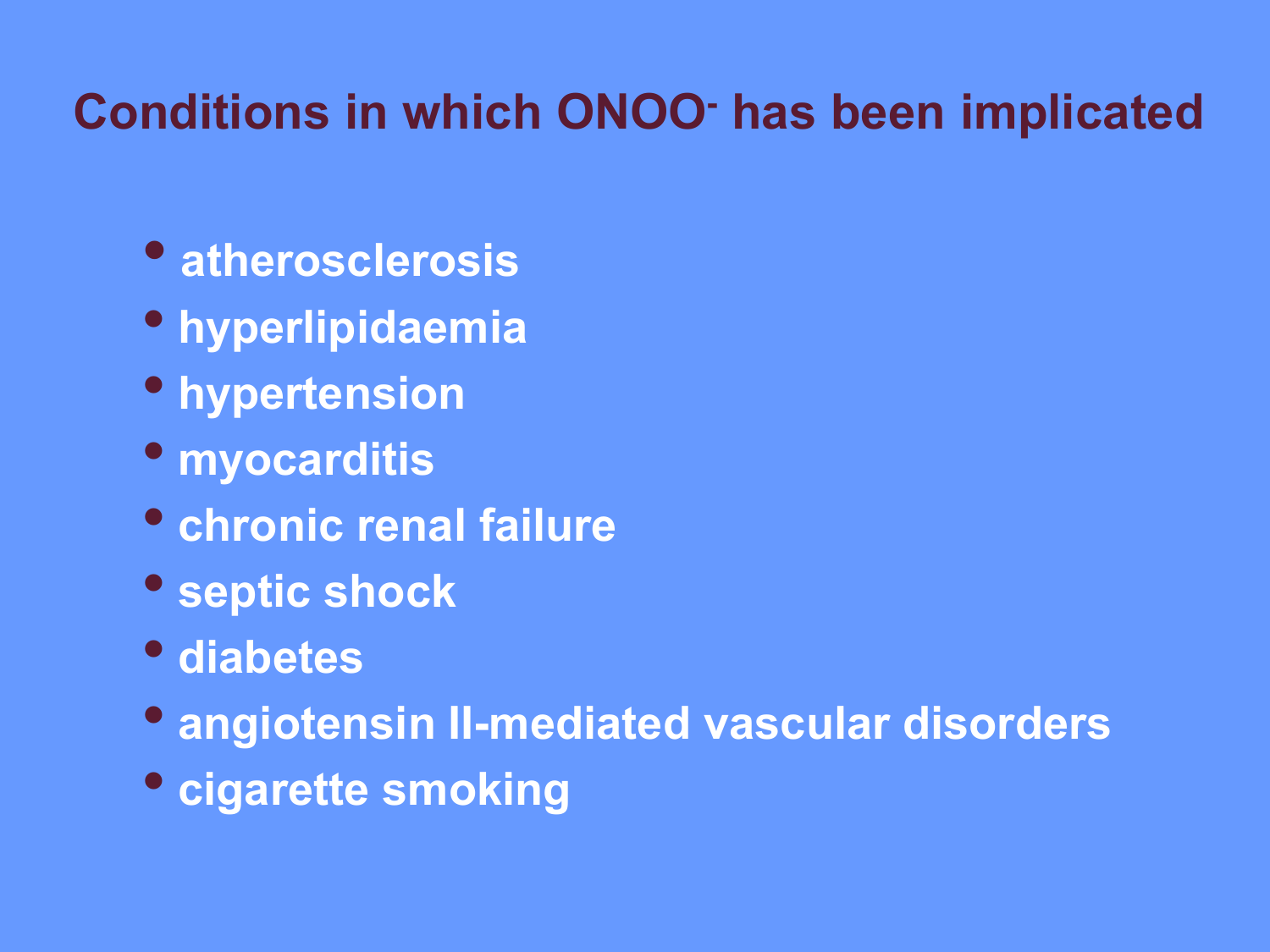**Where do the reactive oxygen species come from?**

- **NADPH oxidases**
- **xanthine oxidase**
- **uncoupled endothelial NO synthase**
- **mitochondrial electron transport**